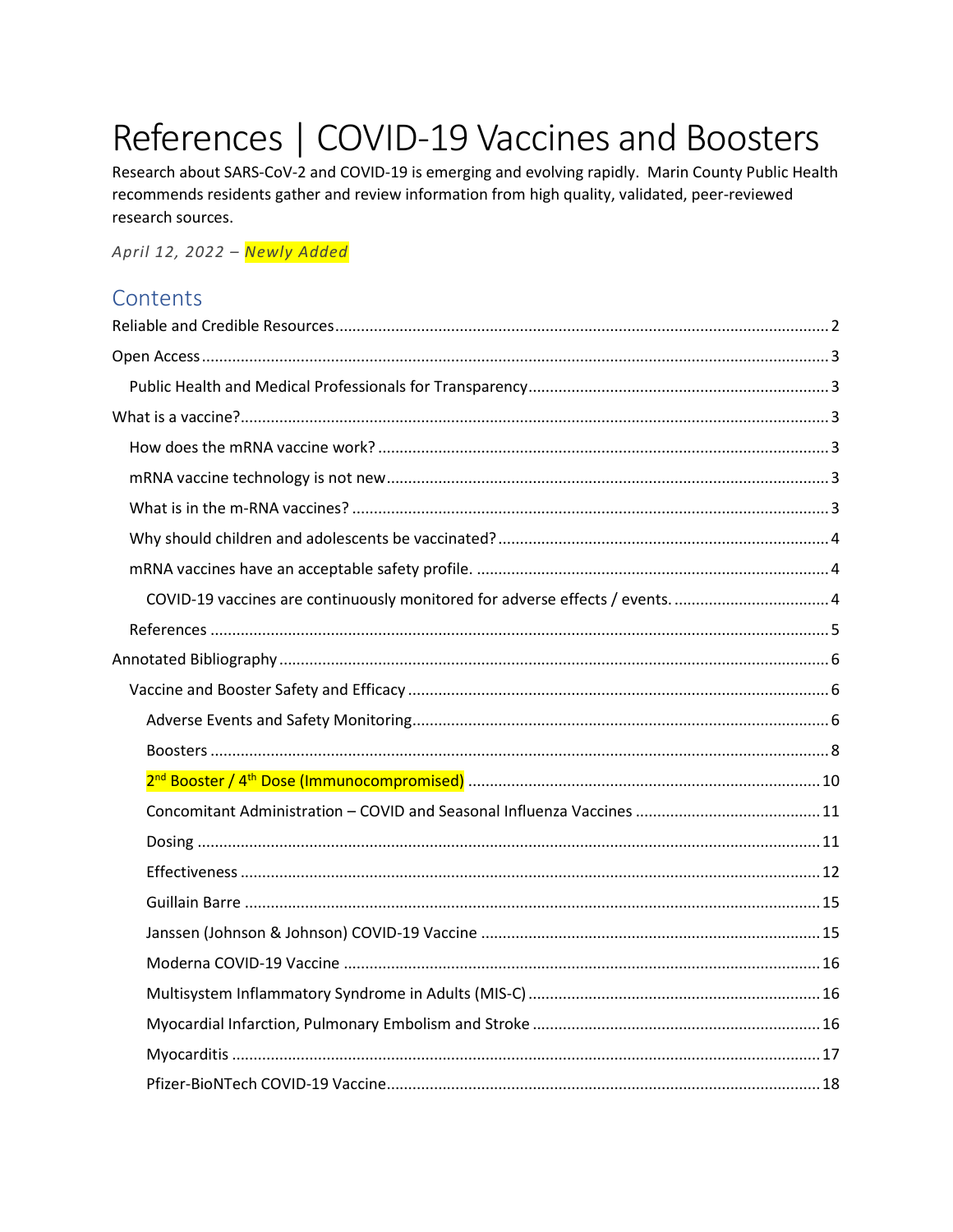## <span id="page-1-0"></span>Reliable and Credible Resources

Centers for Disease Control and Prevention (CDC).

<https://www.coronavirus.gov/>

<https://www.cdc.gov/coronavirus/2019-ncov/more/science-and-research.html>

CDC Morbidity and Mortality Weekly Report. [https://www.cdc.gov/mmwr/Novel\\_Coronavirus\\_Reports.html](https://www.cdc.gov/mmwr/Novel_Coronavirus_Reports.html)

California Department of Public Health - COVID-19 Literature Review Digest Team [https://www.notion.so/Collaborative-COVID-19-Literature-Review-Synopses-CoCOLRS-Database-](https://www.notion.so/Collaborative-COVID-19-Literature-Review-Synopses-CoCOLRS-Database-63a4bf37bc8b4b9ca206fa7b3905628d)[63a4bf37bc8b4b9ca206fa7b3905628d](https://www.notion.so/Collaborative-COVID-19-Literature-Review-Synopses-CoCOLRS-Database-63a4bf37bc8b4b9ca206fa7b3905628d)

CDPH. Evidence Summary: TK-6 Schools and COVID-19 Transmission <https://www.cdph.ca.gov/Programs/CID/DCDC/Pages/COVID-19/Safe-Schools-for-All-Plan-Science.aspx>

Johns Hopkins Center for Health Security <https://www.centerforhealthsecurity.org/>

LitCovid: Comprehensive curated literature collection regarding the 2019 novel Coronavirus <https://www.ncbi.nlm.nih.gov/research/coronavirus/>

Massachusetts Institute of Technology (MIT) Press. Rapid Review | COVID-19 <https://rapidreviewscovid19.mitpress.mit.edu/>

National Institutes of Healt[h https://www.nih.gov/coronavirus](https://www.nih.gov/coronavirus)

PubMe[d https://pubmed.ncbi.nlm.nih.gov/?term=covid-19](https://pubmed.ncbi.nlm.nih.gov/?term=covid-19)

PubMed Central (PMC[\) https://www.ncbi.nlm.nih.gov/pmc/about/covid-19](https://www.ncbi.nlm.nih.gov/pmc/about/covid-19)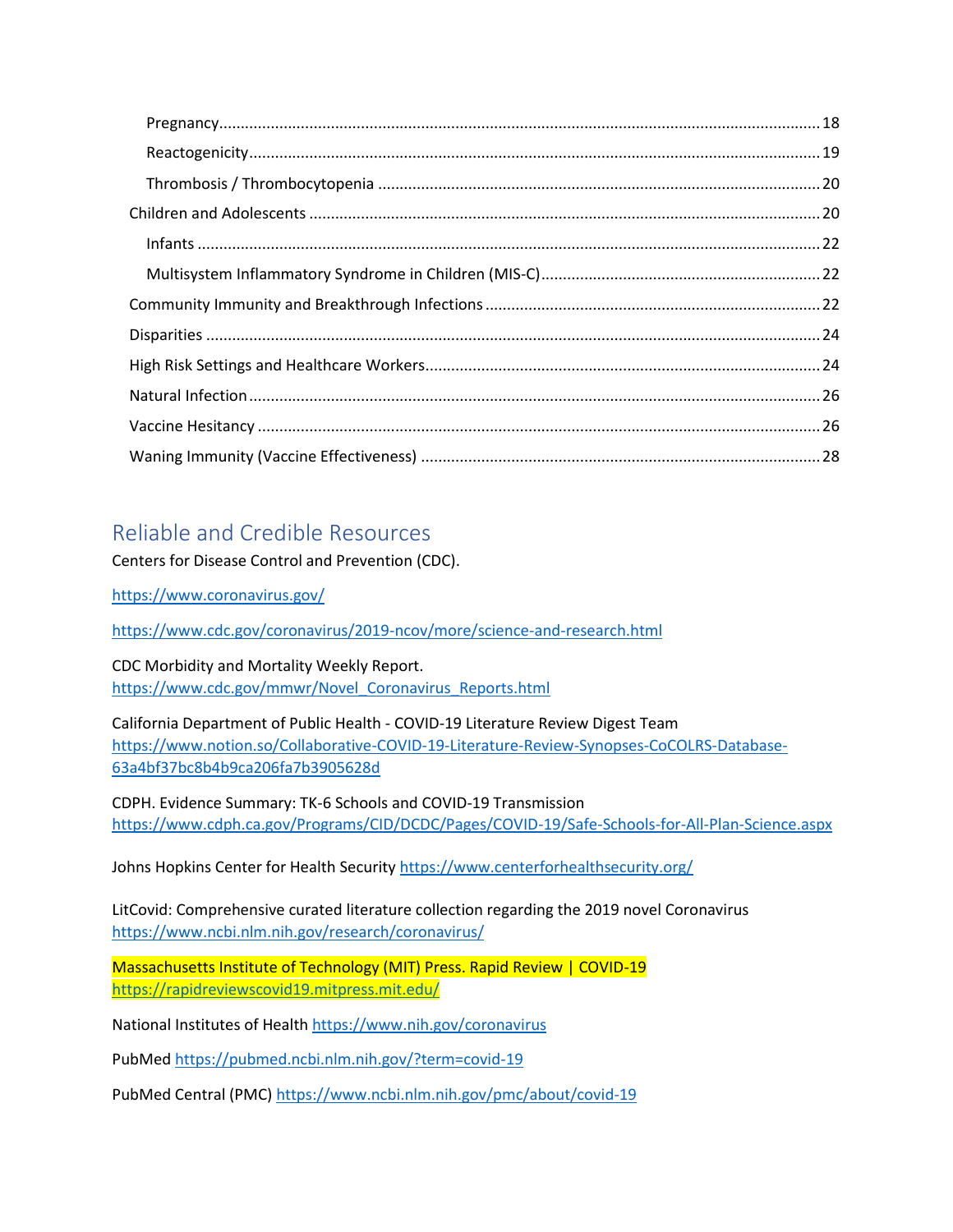University of Minnesota. Center for Infectious Disease Research and Policy (CIDRAP) <https://www.cidrap.umn.edu/infectious-disease-topics/covid-19>

World Health Organization.<https://www.who.int/emergencies/diseases/novel-coronavirus-2019>

## <span id="page-2-0"></span>Open Access

## <span id="page-2-1"></span>Public Health and Medical Professionals for Transparency

Pfizer's documents. Public Health and Medical Professionals for Transparency. (2022, March 2). Retrieved March 5, 2022, from https://phmpt.org/pfizers-documents/

## <span id="page-2-2"></span>What is a vaccine?

Vaccines are our most powerful tool against infectious diseases. A [vaccine](https://www.historyofvaccines.org/content/how-vaccines-work) is a preparation that is injected into your body to stimulate your immune response against a specific infectious disease (e.g., COVID-19). Most vaccines consist of weakened virus or bacteria (or specific parts of a virus or bacteria). When the immune system sees the weakened virus or bacteria or the specific parts, it begins to produce antibodies against them.

When the vaccinated person later encounters the virus or bacteria, the immune system is already primed and defeats the infection rapidly. In other words, *vaccines don't always prevent the infection. They work because the rapid immune response in the vaccinated individual defeats the infection before it can cause damage and usually with no symptoms*.

## <span id="page-2-3"></span>How does the mRNA vaccine work?

The Pfizer-BioNTech and Moderna vaccines consist of genetic instructions encoded in messenger RNA (m-RNA) that direct our own body cells to make the "spike protein" portion of the coronavirus. The spike protein primes the immune system, so that if we are exposed to the coronavirus, our immune system is ready to defeat the infection quickly, often without symptoms and before we are able to infect others. The body naturally breaks down the m-RNA, so it disappears after it has primed the immune system.

## <span id="page-2-4"></span>mRNA vaccine technology is not new

Messenger-RNA technology is not new--it is based on research that began in the 1970s. It has some major advantages over other vaccines:

- New vaccines can be rapidly developed and inexpensively produced in large quantities.
- It is extremely effective in building the desired immune response.
- The m-RNA is broken down and disintegrates after doing its job. (Messenger RNA is very fragile- that is why it has to be stored at super-cold temperatures.)

## <span id="page-2-5"></span>What is in the m-RNA vaccines?

The m-RNA vaccines have the following ingredients.

• mRNA carrying instructions telling our cells to make viral spike protein to prime the immune system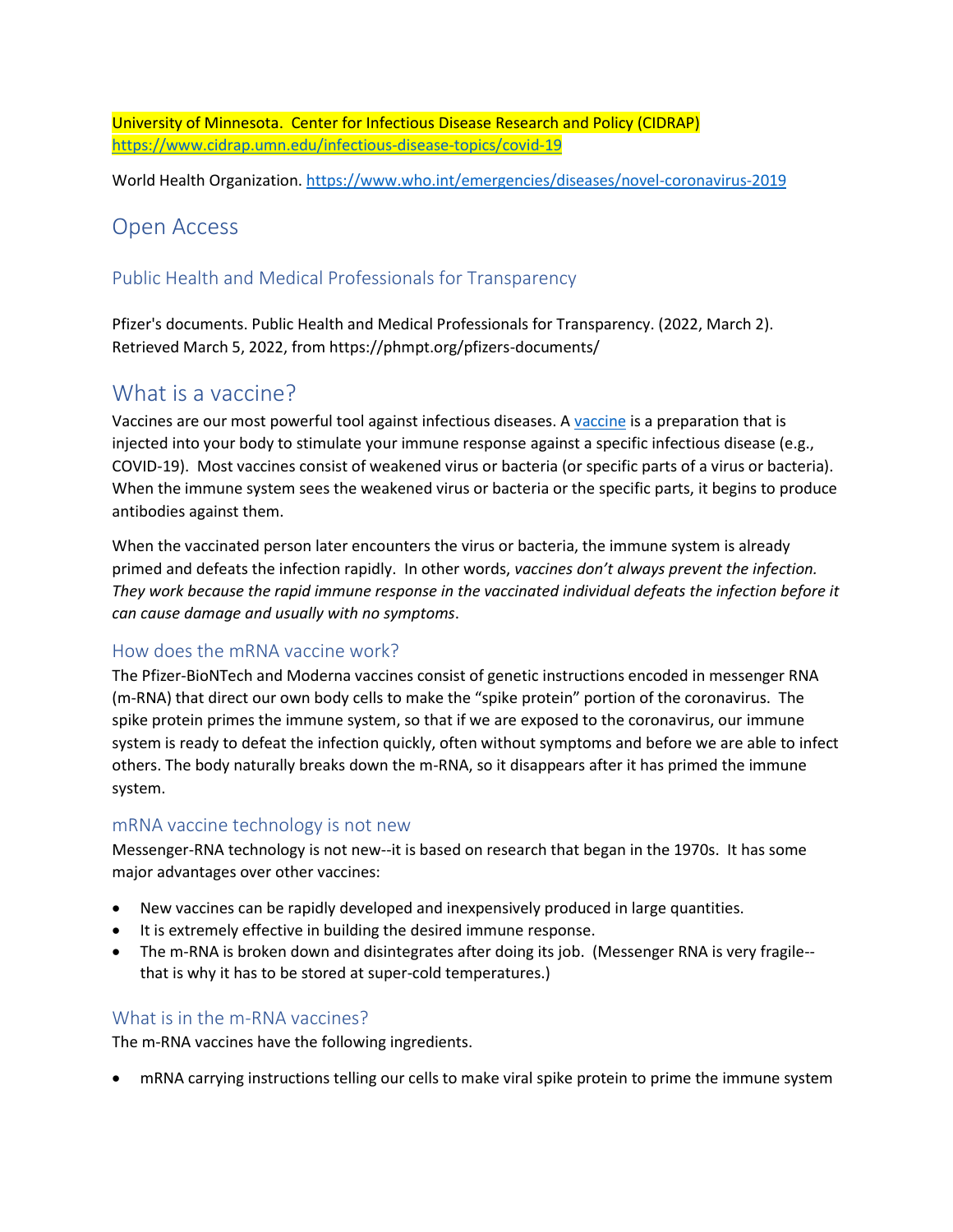- Fat droplets (lipid nanoparticles, LNP) to protect the m-RNA from premature degradation. These fat droplets have positively charged portions that help it to cling to the negatively charged backbone of the mRNA molecule.
- To improve stability, the fats have been PEGylated, i.e., combined with polyethylene glycol (PEG), a nontoxic material used in everyday products like toothpaste, shampoo, and laxatives.
- The fat droplets are further stabilized with phosphate molecules and cholesterol.

Although allergic reactions to some of these comments have been reported, they are extremely rare.

## <span id="page-3-0"></span>Why should children and adolescents be vaccinated?

- Children and adolescents are highly social, so they can easily spread the virus among themselves, and from there to their families, neighbors and community.
- Although children and adolescents themselves tend to recover without incident, the same may not be true for friends, family, and community members.
- Adolescents tend not to observe masking and social distancing. Vaccination is highly effective in protecting them and those around them.

## <span id="page-3-1"></span>mRNA vaccines have an acceptable safety profile.

<span id="page-3-2"></span>COVID-19 vaccines are continuously monitored for adverse effects / events.

- [Center for Biologics Evaluation and Research](https://www.fda.gov/about-fda/fda-organization/center-biologics-evaluation-and-research-cber) (CBER) is the Center within Food and Drug [Administration \(FDA\)](https://www.fda.gov/emergency-preparedness-and-response/coronavirus-disease-2019-covid-19/covid-19-vaccines) that regulates biological products for human use under applicable federal laws, including vaccine products.
- [Advisory Committee on Immunization Practices](https://www.cdc.gov/vaccines/acip/index.html) (ACIP) develop expert recommendations on the use of vaccines for Centers for Disease Control and Prevention (CDC). CDC sets the U.S. adult and childhood immunization schedules based on ACIP recommendations. CDC and FDA coadminister the Vaccine Adverse Event Reporting System (VAERS), which is a national early warning system to detect possible safety problems in U.S. licensed vaccines.
- Pfizer is now conducting [Phase IV Clinical Trials](https://www.pfizer.com/science/clinical-trials/guide-to-clinical-trials/phases) on the COVID-19 vaccine. On May  $7<sup>th</sup>$ , Pfizer initiated a Biologics License Application (BLA) with the FDA for regular authorization of the COVID-19 vaccine for individuals 16 years of age and older. Their BLA submission includes [the](https://cts.businesswire.com/ct/CT?id=smartlink&url=https%3A%2F%2Fwww.pfizer.com%2Fnews%2Fpress-release%2Fpress-release-detail%2Fpfizer-and-biontech-confirm-high-efficacy-and-no-serious&esheet=52425240&newsitemid=20210507005259&lan=en-US&anchor=the+most+recent+analyses&index=4&md5=ff897e26f2aeb994c69609cc9ebd9bb9)  [most recent analyses](https://cts.businesswire.com/ct/CT?id=smartlink&url=https%3A%2F%2Fwww.pfizer.com%2Fnews%2Fpress-release%2Fpress-release-detail%2Fpfizer-and-biontech-confirm-high-efficacy-and-no-serious&esheet=52425240&newsitemid=20210507005259&lan=en-US&anchor=the+most+recent+analyses&index=4&md5=ff897e26f2aeb994c69609cc9ebd9bb9) from the Phase 3 clinical trial, where the vaccine's efficacy and favorable safety profile were observed up to six months after the second dose. Vaccine safety has now been evaluated in more than 44,000 study participants aged 16 years and older with more than 12,000 vaccinated participants having at least six months of follow-up after their second dose.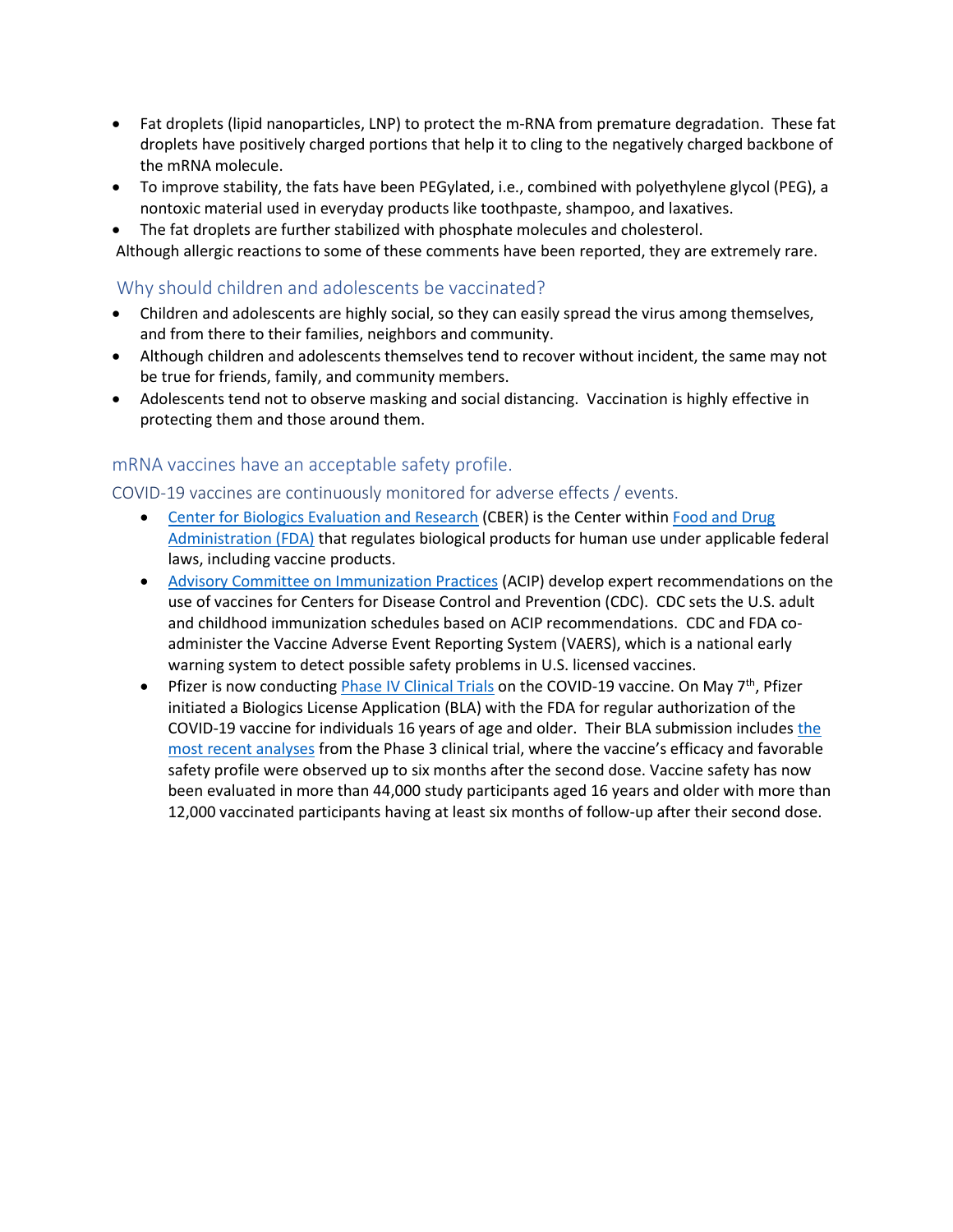#### <span id="page-4-0"></span>References

- 1. The impact of PEGylation on biological therapies. Access at <https://link.springer.com/article/10.2165/00063030-200822050-00004>
- 2. DNA vaccines: ready for prime time? (2008). Access at <https://www.nature.com/articles/nrg2432>
- 3. Developing mRNA vaccine technologies (2012). Access at <https://www.tandfonline.com/doi/full/10.4161/rna.22269>
- 4. mRNA vaccine delivery using lipid nanoparticles (2016). Access at <https://www.ncbi.nlm.nih.gov/pmc/articles/PMC5439223/>
- 5. mRNA vaccines a new era in vaccinology (2017). Access at <https://www.nature.com/articles/nrd.2017.243>
- 6. Efficient Targeting and Activation of Antigen-Presenting Cells In Vivo after Modified mRNA Vaccine Administration in Rhesus Macaques (2017). Access at [https://www.cell.com/molecular-therapy-family/molecular-therapy/fulltext/S1525-](https://www.cell.com/molecular-therapy-family/molecular-therapy/fulltext/S1525-0016(17)30365-9) [0016\(17\)30365-9](https://www.cell.com/molecular-therapy-family/molecular-therapy/fulltext/S1525-0016(17)30365-9)
- 7. Advances in mRNA Vaccines for Infectious Diseases (2019). Access at <https://www.frontiersin.org/articles/10.3389/fimmu.2019.00594/full>
- 8. Immune response in COVID-19: A review (2020). Access at <https://www.ncbi.nlm.nih.gov/pmc/articles/PMC7359800/>
- 9. Structural and functional properties of SARS-CoV-2 spike protein: potential antivirus drug development for COVID-19 (2020). Access at [https://www.nature.com/articles/s41401-020-](https://www.nature.com/articles/s41401-020-0485-4) [0485-4](https://www.nature.com/articles/s41401-020-0485-4)
- 10. An Introduction to Ribosomes: Nature's busiest molecular machines (2020). Access at [https://sitn.hms.harvard.edu/flash/2020/an-introduction-to-ribosomes-natures-busiest](https://sitn.hms.harvard.edu/flash/2020/an-introduction-to-ribosomes-natures-busiest-molecular-machines/)[molecular-machines/](https://sitn.hms.harvard.edu/flash/2020/an-introduction-to-ribosomes-natures-busiest-molecular-machines/)
- 11. Ensuring COVID-19 Vaccine Safety in the US. Access at <https://www.cdc.gov/coronavirus/2019-ncov/vaccines/safety.html>
- 12. Immunobiology: The Immune System in Health and Disease. 5th edition.
- 13. Humoral Immune Response: <https://www.ncbi.nlm.nih.gov/books/NBK10752/>
- 14. Cell-Mediated Immune Response:<https://www.ncbi.nlm.nih.gov/books/NBK10762/>
- 15. COVID-19 Trends Among Persons Aged 0–24 Years United States, March 1–December 12, 2020. Access a[t https://www.cdc.gov/mmwr/volumes/70/wr/mm7003e1.htm](https://www.cdc.gov/mmwr/volumes/70/wr/mm7003e1.htm)
- 16. Reconsidering Assumptions of Adolescent and Young Adult Severe Acute Respiratory Syndrome Coronavirus 2 Transmission Dynamics. Access at <https://academic.oup.com/cid/advance-article/doi/10.1093/cid/ciaa1348/5902518>
- 17. COVIDView: a weekly surveillance summary of U.S. COVID-19 activity. Access at [https://www.cdc.gov/coronavirus/2019-ncov/covid-data/pdf/covidview-07-03.-](https://www.cdc.gov/coronavirus/2019-ncov/covid-data/pdf/covidview-07-03.-2020.pdf) [2020.pdf.](https://www.cdc.gov/coronavirus/2019-ncov/covid-data/pdf/covidview-07-03.-2020.pdf)
- 18. FDA. Vaccines. Access at<https://www.fda.gov/vaccines-blood-biologics/vaccines>
- 19. [Dynamics of humoral and T-cell immunity after three BNT162b2 vaccinations in adults older](https://www.thelancet.com/journals/laninf/article/PIIS1473-3099(22)00219-5/fulltext)  [than 80 years](https://www.thelancet.com/journals/laninf/article/PIIS1473-3099(22)00219-5/fulltext)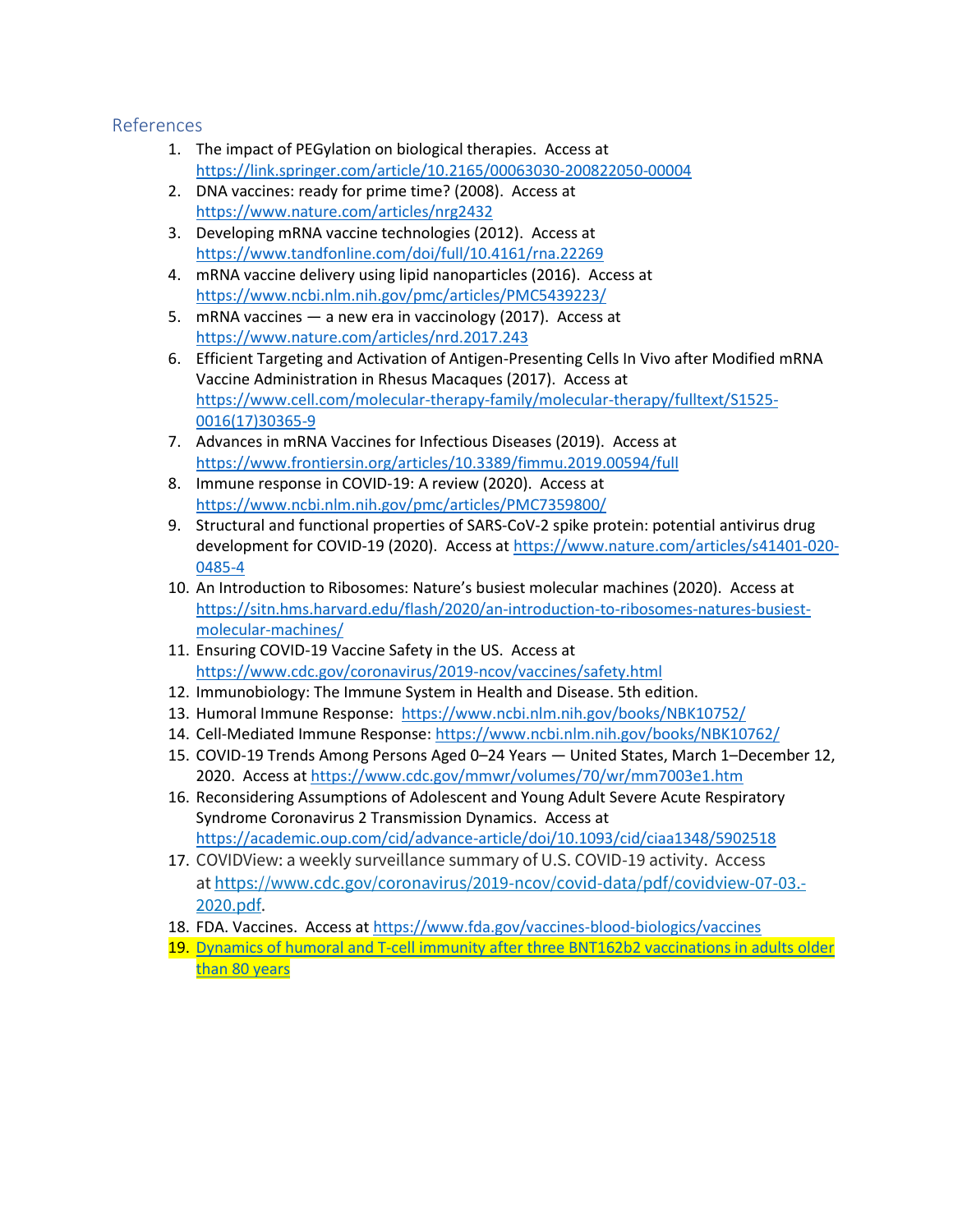## <span id="page-5-0"></span>Annotated Bibliography

## <span id="page-5-1"></span>Vaccine and Booster Safety and Efficacy

## <span id="page-5-2"></span>Adverse Events and Safety Monitoring

#### *Frequency and severity of adverse vaccine reactions*

| Frequency                | Occurrence among persons<br>vaccinated in percent | Severity of reactions                                                                                                                                                                               |
|--------------------------|---------------------------------------------------|-----------------------------------------------------------------------------------------------------------------------------------------------------------------------------------------------------|
| Very<br>common           | $\geq 10\%$                                       | Common and usually minor reactions:<br>Are part of the immune response to vaccine,<br>Reactions settle on their own,                                                                                |
| Common<br>(frequent)     | $\geq 1\%$ and < 10%                              | Examples include:<br>Fever,<br>Malaise.                                                                                                                                                             |
| Uncommon<br>(infrequent) | $\geq 0.1\%$ and < 1%                             | Rare, usually more severe reactions:<br>Usually require clinical management,                                                                                                                        |
| Rare                     | $\geq$ 0.01% and < 0.1%                           | Examples include:<br>Severe allergic reaction (e.g., anaphylaxis) including an<br>exaggerated response to the vaccine antigen or<br>component,<br>Vaccine specific reactions, such as BCG osteitis. |
| Very Rare                | $< 0.01\%$                                        |                                                                                                                                                                                                     |

Source: World Health Organization. Adverse Events: Frequency and Severity. Access a[t https://vaccine](https://vaccine-safety-training.org/frequency-and-severity.html)[safety-training.org/frequency-and-severity.html](https://vaccine-safety-training.org/frequency-and-severity.html)

## [Safety of mRNA vaccines administered during the initial 6 months of the US COVID-19 vaccination](https://www.thelancet.com/journals/laninf/article/PIIS1473-3099(22)00054-8/fulltext)  [programme: an observational study of reports to the Vaccine Adverse Event Reporting System and v](https://www.thelancet.com/journals/laninf/article/PIIS1473-3099(22)00054-8/fulltext) $s$ afe – 3/7/22

During the first 6 months of the US COVID-19 vaccination program, more than 50% of the eligible population received at least one vaccine dose. VAERS and v-safe data show a safety profile for mRNA COVID-19 vaccines that is generally consistent with clinical trials and early surveillance reports. Serious adverse events, including myocarditis, have been identified following mRNA vaccinations; however, these events are rare.

## [COVID-19 Vaccination and Non-COVID-19 Mortality Risk](https://www.cdc.gov/mmwr/volumes/70/wr/mm7043e2.htm) — Seven Integrated Health Care Organizations, [United States, December 14, 2020-July 31, 2021](https://www.cdc.gov/mmwr/volumes/70/wr/mm7043e2.htm) – 10/22/21

Since COVID-19 vaccinations became available in December 2020, an estimated 182 million people in the United States were fully vaccinated against COVID-19 by September 21, 2021. Researchers conducted a study using the Vaccine Safety Datalink, comparing those who received COVID-19 vaccines and those who did not between December 2020 through July 2021. This study included data from 11 million people; 6.4 million received either Pfizer-BioNTech, Moderna or Janssen COVID-19 vaccine and 4.6 were unvaccinated. The analysis showed that those who received COVID-19 vaccinations had lower rates of mortality for non-COVID-19 causes than those unvaccinated. These findings provide evidence that COVID-19 vaccines are safe and support current vaccination recommendations.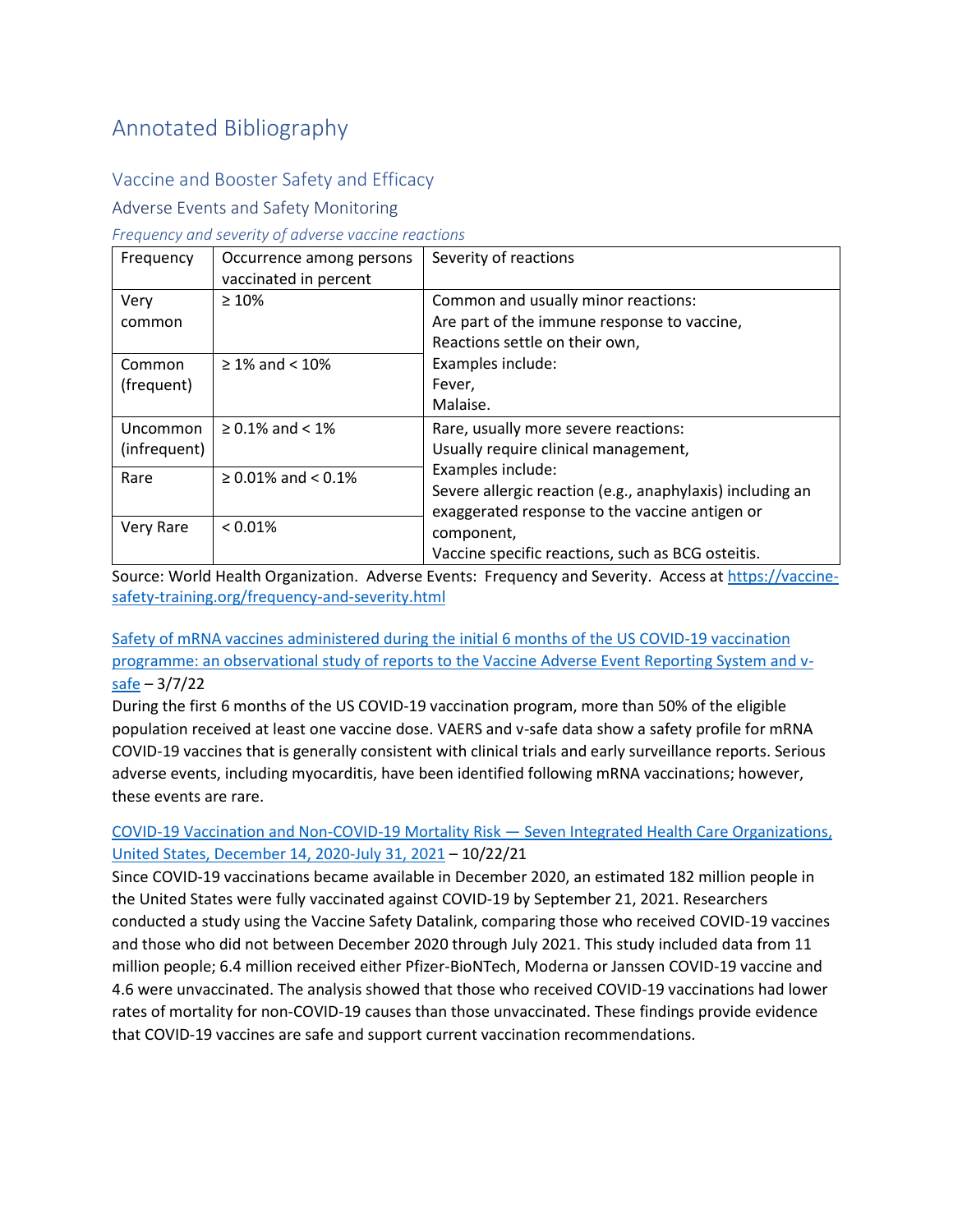## [Safety Monitoring of mRNA Vaccines Administered During the Initial 6 months of the U.S. COVID-19](https://www.medrxiv.org/content/10.1101/2021.10.26.21265261v2)  [Vaccination Program: Reports to Vaccine Adverse Events Reporting System \(VAERS\) and v-safe](https://www.medrxiv.org/content/10.1101/2021.10.26.21265261v2) - 10/26/21

In December 2020, two mRNA COVID-19 vaccines were authorized for emergency use in the United States. Clinical trials showed these vaccines to be safe, and post-authorization monitoring is necessary to evaluate their safety in larger and diverse populations. During the first six months of the COVID-19 vaccination program (December 14, 2020 through June 14, 2021) over 298 million doses of mRNA vaccines were administered in the U.S. In that period, over 7.9 million people enrolled in v-safe. Local (pain, redness, swelling at injection site) and systemic (fever, fatigue, and headache) reactions were reported more frequently following dose 2 compared to dose 1. The majority of symptoms were reported as mild, peaked on day 1 following vaccination, and were short-lived. Of the 340,000 adverse event reports to VAERS, the majority (92%) were classified as non-serious (similar to the local and systemic reactions reported to v-safe); 6.6% serious, non-death; 1.3% deaths. An in-depth review of reports of death found rates of death reported to VAERS were lower than expected background rates by age group. This analysis reinforces the safety of COVID-19 vaccines.

## [Expected Rates of Select Adverse Events Following Immunization for COVID-19 Vaccine Safety](https://www.medrxiv.org/content/10.1101/2021.08.31.21262919v1)  [Monitoring](https://www.medrxiv.org/content/10.1101/2021.08.31.21262919v1) – 9/5/21

Researchers estimated expected rates of select medical conditions considered potential AESI that may occur among vaccinated persons in the general population within 1 day, 7 days, and 42 days of COVID-19 vaccination. Knowledge of expected rates of these medical conditions occurring in the general population is useful for evaluating COVID-19 vaccine safety. The observed rates of these medical conditions following vaccination can be compared to the rates that would be expected to occur coincidentally among vaccinated persons in the general population regardless of COVID-19 vaccination.

## [Surveillance for Adverse Events After COVID-19 mRNA Vaccination](https://jamanetwork.com/journals/jama/fullarticle/2784015?guestAccessKey=80d0f334-1f66-421b-b740-a5bba31ac7a6&utm_source=For_The_Media&utm_medium=referral&utm_campaign=ftm_links&utm_content=tfl&utm_term=090321) – 9/3/21

Between December 14, 2020 through June 25, 2021, over 11.8 million doses of mRNA were administered to 6.2 million people in the VSD network; 57% received Pfizer-BioNTech and 43% received Moderna. During that time period, VSD monitored 23 pre-specified health outcomes, including myocarditis/pericarditis and anaphylaxis. Researchers identified 34 cases of myocarditis/pericarditis in people ages 12 to 39 years; a majority (85%) were males. Among this age group, there is an increased risk of 6.3 additional myocarditis cases per million mRNA vaccinations administered in the first week following vaccination. The rate of anaphylaxis following vaccination was 4.8 cases per million doses of Pfizer-BioNTech and 5.1 per million doses of Moderna vaccination. VSD monitoring did not detect safety signals for any other pre-specified outcomes.

#### [Evaluation of the safety profile of COVID-19 vaccines: a rapid review](https://bmcmedicine.biomedcentral.com/articles/10.1186/s12916-021-02059-5) – 7/28/21

A total of 87 publications with safety data from clinical trials and post-authorization studies of 19 COVID-19 vaccines on 6 different platforms were included. The pooled rates of local and systemic reactions were significantly lower among inactivated vaccines (23.7%, 21.0%), protein subunit vaccines (33.0%, 22.3%), and DNA vaccines (39.5%, 29.3%), compared to RNA vaccines (89.4%, 83.3%), non-replicating vector vaccines (55.9%, 66.3%), and virus-like particle vaccines (100.0%, 78.9%). Solicited injection-site pain was the most common local reactions, and fatigue and headache were the most common systemic reactions. The frequency of vaccine-related serious adverse events was low (< 0.1%) and balanced between treatment groups.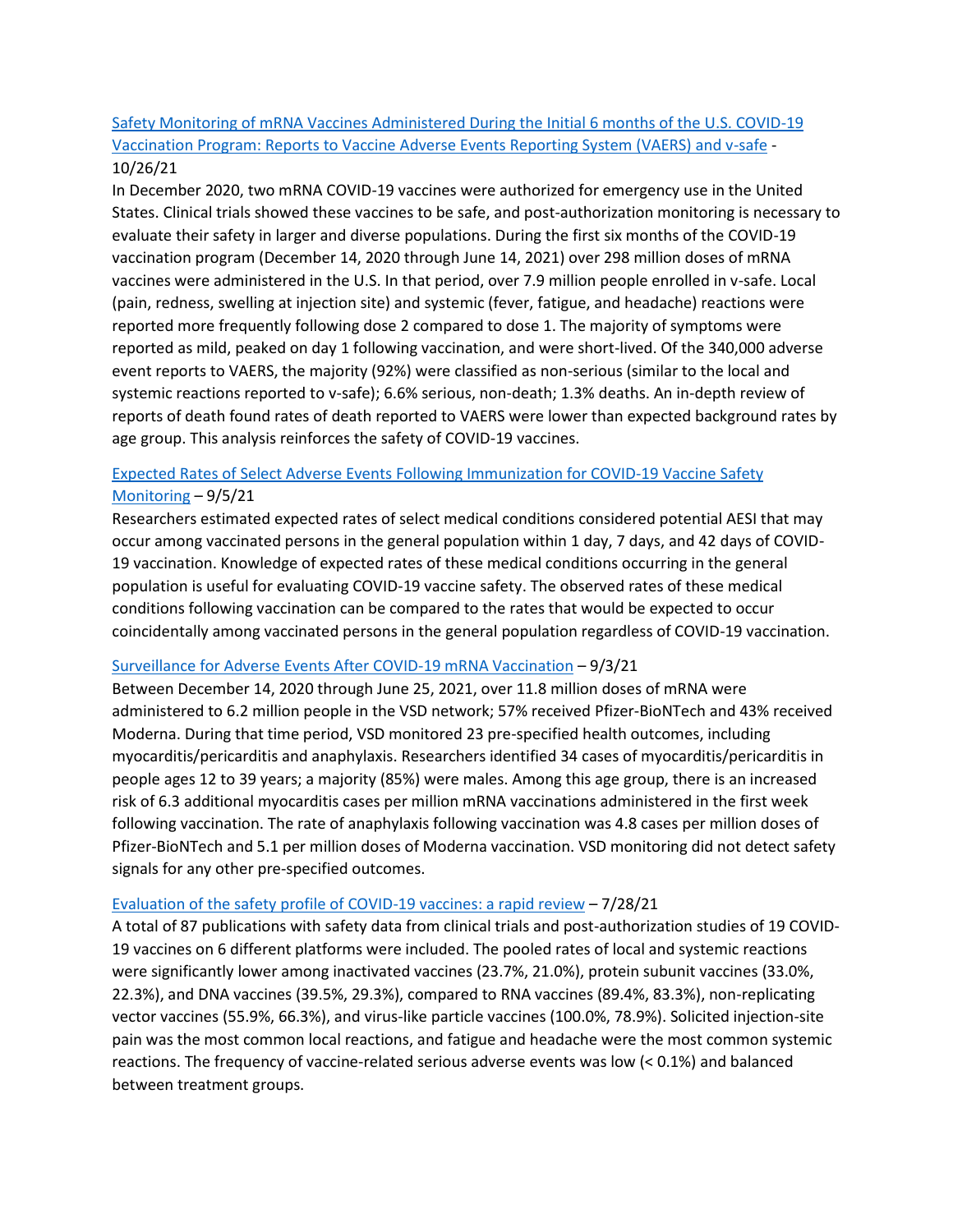## [U.S. Population-Based background incidence rates of medical conditions for use in safety assessment of](https://www.sciencedirect.com/science/article/pii/S0264410X21005788?via%3Dihub)  [COVID-19 vaccines](https://www.sciencedirect.com/science/article/pii/S0264410X21005788?via%3Dihub) – 5/14/21

This is the first large-scale compilation of U.S. incidence rates for medical conditions that are historically or generally monitored as AESI for vaccine safety. These rates may be useful for epidemiological analyses that assess adverse events temporally associated with COVID-19 vaccination and for surveillance of new vaccines in the future.

## [Anxiety-Related Adverse Event Cluster After Janssen COVID-19 Vaccination](https://www.cdc.gov/mmwr/volumes/70/wr/mm7018e3.htm) — Five U.S. Mass Vaccination [Sites, April 2021](https://www.cdc.gov/mmwr/volumes/70/wr/mm7018e3.htm) - 4/20/21

From April 7-9, 2021, 5 weeks after the J&J/Janssen COVID-19 vaccine was authorized by FDA for emergency use, clusters of anxiety-related events after Janssen vaccination were reported to CDC. The reports came from 5 mass vaccination sites in different states; 4 closed temporarily to investigate the cases. Of the 8,624 Janssen vaccine recipients, there were 64 reports of anxiety-related events, including 17 reports of fainting. Commonly reported symptoms were light-headedness/dizziness (56%), excessive sweating (31%), fainting (27%), nausea or vomiting (25%) and low blood pressure (16%). Additionally, CDC reviewed all reports to VAERS of fainting after Janssen vaccine between March 2 through April 11, 2021 and identified 653 reports out of 8 million doses administered. Review of reports found that fainting occurs in 8 per 100,000 doses administered. Vaccine providers should observe individuals for 15 minutes after COVID-19 vaccination for signs of immediate anxiety-related reactions or fainting.

## [First Month of COVID-19 Vaccine Safety Monitoring](https://www.cdc.gov/mmwr/volumes/70/wr/mm7008e3.htm) — United States, December 14, 2020-January 13,  $2021 - 2/26/21$  $2021 - 2/26/21$

From December 14, 2020 through January 13, 2021, almost 14 million vaccine doses were distributed. During that time, over 1.6 million vaccine recipients enrolled in v-safe, and VAERS received 6,994 reports of adverse events following vaccination. About 91% of VAERS reports were non-serious; commonly reported symptoms included headache (22.4%), fatigue (16.5%) and dizziness (16.5%). V-safe enrollees reported similar local and systemic reactions. While deaths were reported to VAERS, available documentation did not suggest a causal link between the vaccine and death. Overall, no unusual or unexpected reporting patterns were detected.

## [Reports of Anaphylaxis After Receipt of mRNA COVID-19 Vaccines in the US](https://jamanetwork.com/journals/jama/fullarticle/2776557)—December 14, 2020- [January 18, 2021](https://jamanetwork.com/journals/jama/fullarticle/2776557) - 2/12/21

In December 2020, FDA issued Emergency Use Authorizations for two mRNA-based vaccines for prevention of COVID-19 disease: Pfizer-BioNTech COVID-19 vaccine (December 11) and Moderna COVID-19 vaccine (December 18). After implementation of the vaccines, cases of anaphylaxis following both vaccines were reported. During December 14, 2020 through January 18, 2021, over 9.9 million doses of Pfizer-BioNTech vaccine and over 7.5 million doses of Moderna vaccine were administered. In this same time, CDC identified 66 anaphylaxis cases reported to VAERS: 47 following Pfizer-BioNTech vaccine (rate of 4.7 cases per million doses) and 19 following Moderna vaccine (rate of 2.5 cases per million doses). There were no deaths from anaphylaxis reported after either vaccine.

## <span id="page-7-0"></span>Boosters

[Effectiveness of a third dose of BNT162b2 mRNA COVID-19 vaccine in a large US health system: a](https://www.thelancet.com/journals/lanam/article/PIIS2667-193X(22)00015-1/fulltext)  [retrospective cohort study.](https://www.thelancet.com/journals/lanam/article/PIIS2667-193X(22)00015-1/fulltext) 2/14/22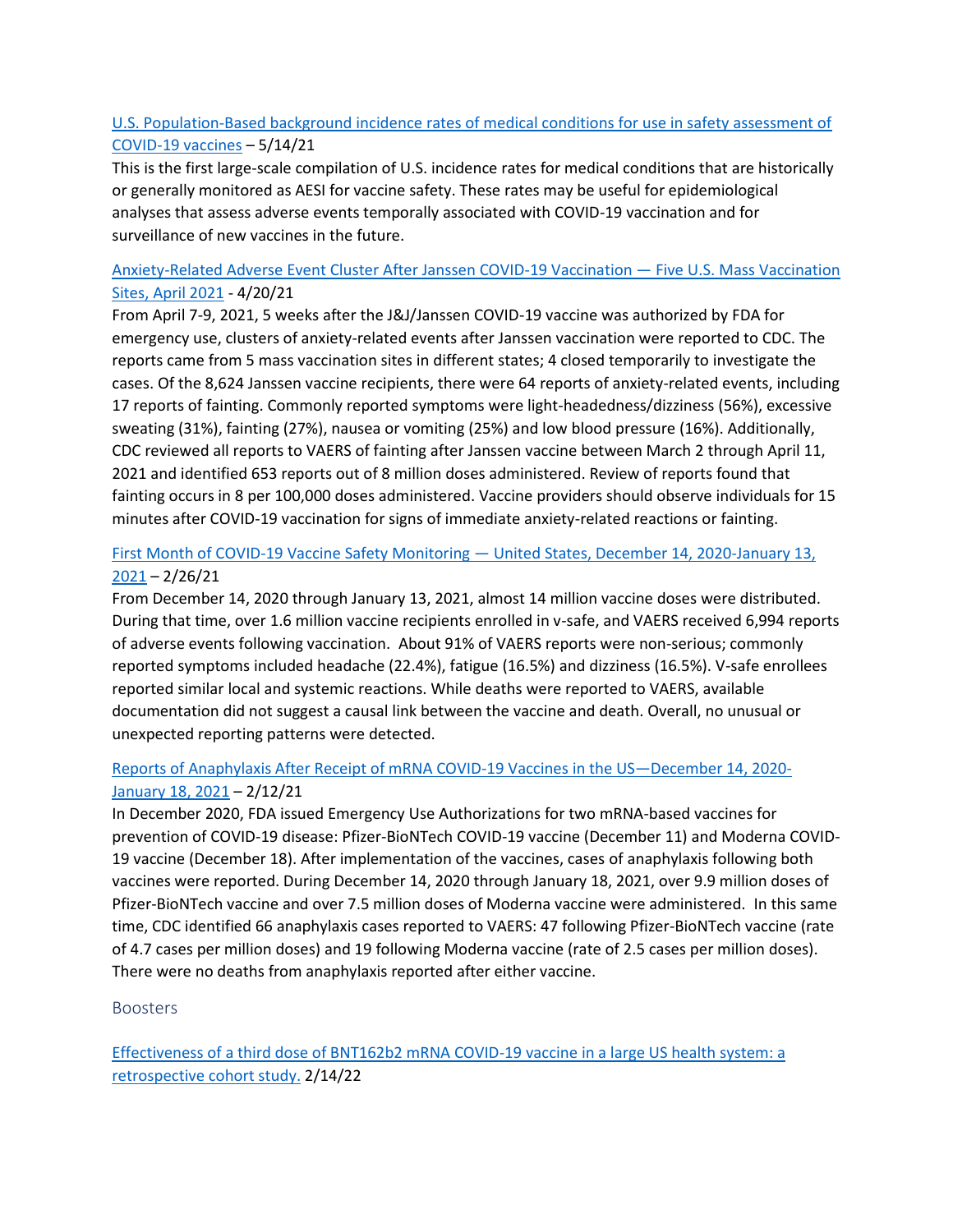After only two doses, vaccine effectiveness (VE) against infection declined from 85% (95% CI 83–86) during the first month to 49% (46–51) ≥ 7 months following vaccination. Three-dose VE (median followup 1·3 months [SD 0·6]) was 88% (95% CI 86–89) against infection and 97% (95–98) against hospitalization. Effectiveness after three doses was higher than that seen one month after receiving only two doses for both outcomes. Relative VE of three doses compared to two (with at least six months after the second dose) was 75% (95% CI 71−78) against infections and 70% (48−83) against hospital admissions.

## [Association of homologous and heterologous vaccine boosters with COVID-19 incidence and severity in](https://jamanetwork.com/journals/jama/fullarticle/2789151)  [Singapore](https://jamanetwork.com/journals/jama/fullarticle/2789151) - 2/11/22

The study included 22 643 521 and 9 339 981 person-days among the nonbooster and booster groups, respectively. Heterologous boosting was associated with lower SARS-CoV-2 incidence rates than homologous boosting. Severe infections were lower among those receiving a booster after BNT162b2 as the primary series compared with the nonboosted individuals, regardless of the type of booster.

## [Safety Monitoring of COVID-19 Vaccine Booster Doses Among Adults](https://www.cdc.gov/mmwr/volumes/71/wr/mm7107e1.htm) — United States, September 22, [2021-February 6, 2022](https://www.cdc.gov/mmwr/volumes/71/wr/mm7107e1.htm) – 2/11/22

CDC reviewed adverse events and health impact surveys following a booster dose reported to the v-safe after vaccination health checker and adverse events reported to the Vaccine Adverse Event Reporting System (VAERS). From September 22, 2021–February 6, 2022, about 82.6 million U.S. residents ages 18 years and older received a COVID-19 vaccine booster dose. People who received the same mRNA COVID-19 vaccine booster as they did for the primary series reported local and systemic reactions (such as pain, fatigue, and headache) less frequently than after dose 2. Myocarditis was rarely reported following mRNA COVID-19 vaccine boosters. No unexpected patterns of adverse events were identified, and COVID-19 vaccine boosters are recommended for everyone ages 12 years and older.

[Waning 2-dose and 3-dose effectiveness of mRNA vaccines against COVID-19](http://dx.doi.org/10.15585/mmwr.mm7107e2)–associated emergency [department and urgent care encounters and hospitalizations among adults during periods of Delta and](http://dx.doi.org/10.15585/mmwr.mm7107e2)  Omicron variant predominance—[VISION Network, 10 states, August 2021](http://dx.doi.org/10.15585/mmwr.mm7107e2)–January 2022 - 2/18/22 Vaccine effectiveness (VE) against COVID-19–associated emergency department/urgent care (ED/UC) visits and hospitalizations was higher after the third dose than after the second dose but waned with time since vaccination. During the Omicron-predominant period, VE against COVID-19–associated ED/UC visits and hospitalizations was 87% and 91%, respectively, during the 2 months after a third dose and decreased to 66% and 78% by the fourth month after a third dose. Protection against hospitalizations exceeded that against ED/UC visits.

## [Homologous and heterologous COVID-19 booster vaccinations](https://www.nejm.org/doi/full/10.1056/NEJMoa2116414) – 1/26/22

Homologous and heterologous booster vaccines had an acceptable safety profile and were immunogenic in adults who had completed a primary Covid-19 vaccine regimen at least 12 weeks earlier.

## [Effectiveness of BNT162b2 COVID-19 booster vaccine against COVID-19 related symptoms and](https://doi.org/10.1038/d41591-022-00013-3)  [hospitalization in England](https://doi.org/10.1038/d41591-022-00013-3) – 1/14/22

The relative effectiveness against symptomatic disease 14-34 days after a BNT162b2 or mRNA-1273 (Moderna) booster ranged from around 85 to 95%. Absolute VE ranged from 94-97% and was similar in all age groups. Limited waning was seen 10+ weeks after the booster. Absolute effectiveness of a BNT162b2 booster against hospitalization and death ranged from around 97% to 99% in all age groups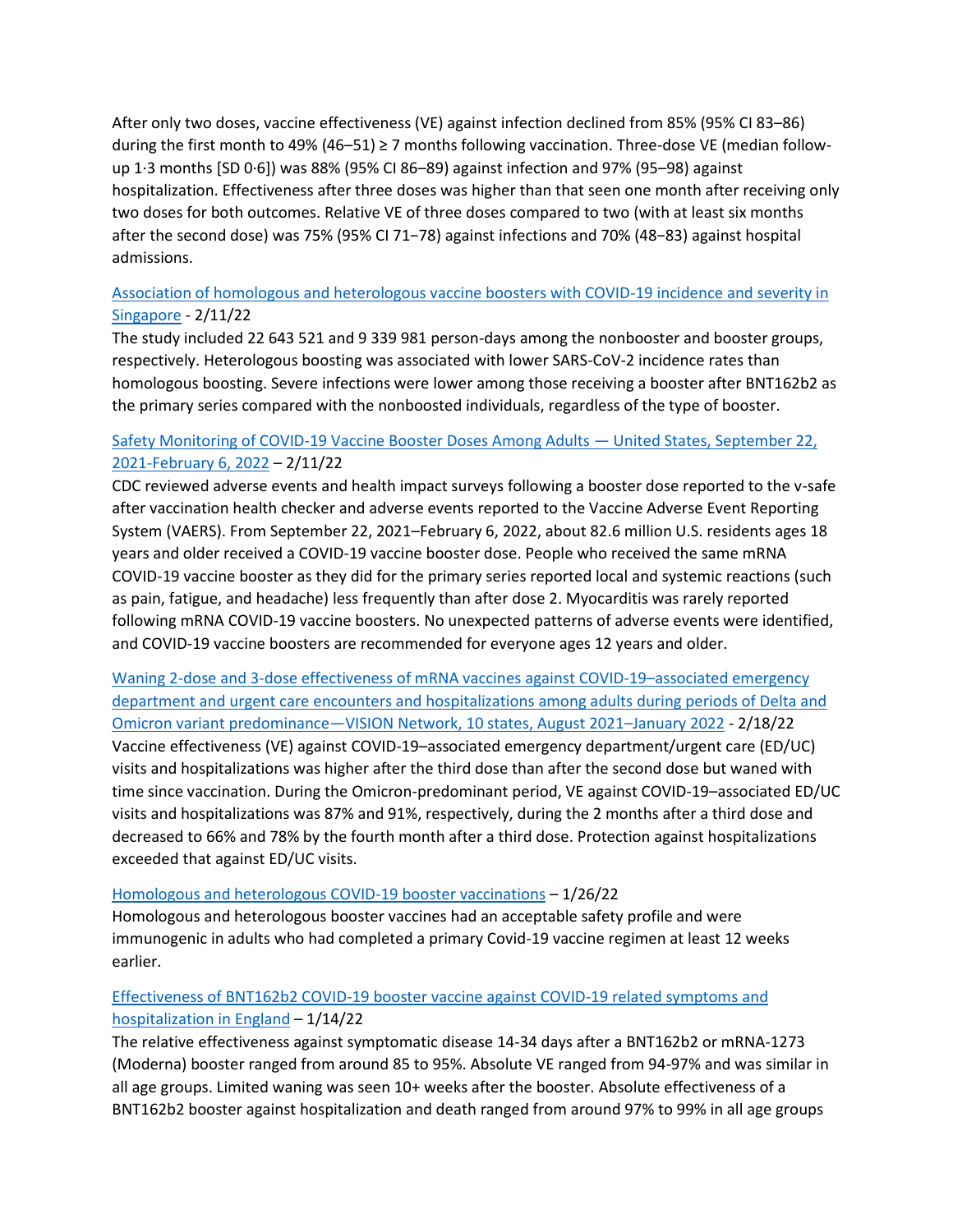irrespective of the primary course with no evidence of waning up to 10 weeks. This study provides real world evidence of significant increased protection from the booster vaccine dose against mild and severe disease irrespective of the primary course.

#### [Protection against COVID-19 by BNT162b2 booster across age groups](https://www.nejm.org/doi/full/10.1056/NEJMoa2115926) – 12/8/21

The rate of confirmed infection was lower in the booster group than in the nonbooster group by a factor of approximately 10. Across the age groups studied, rates of confirmed Covid-19 and severe illness were substantially lower among participants who received a booster dose of the BNT162b2 vaccine than among those who did not.

## [Odds of testing positive for SARS-CoV-2 following receipt of 3 vs 2 doses of the BNT162b2 mRNA](https://jamanetwork.com/journals/jamainternalmedicine/fullarticle/2786890)  [vaccine](https://jamanetwork.com/journals/jamainternalmedicine/fullarticle/2786890) – 11/30/21

In this case-control study that included 306,710 Israeli adults 40 years and older, there was an estimated significant reduction in the odds of SARS-CoV-2 infection within a few weeks of receiving the booster compared with receiving just the 2 primary doses. Those receiving the booster also had lower odds of hospitalization.

## [Safety Monitoring of an Additional Dose of COVID-19 Vaccine](https://www.cdc.gov/mmwr/volumes/70/wr/mm7039e4.htm) — United States, August 12-September [19, 2021](https://www.cdc.gov/mmwr/volumes/70/wr/mm7039e4.htm) – 9/28/21

From August 12 through September 19, over 22,000 v-safe enrollees reported an additional COVID-19 dose after completing the primary 2-dose mRNA vaccination series, most with the same vaccine. Among those who completed surveys for all 3 doses, local reactions (like pain or swelling where the shot was given) were reported slightly more after dose 3 compared with after dose 2 (79% vs. 78%), while reported systemic reactions (tiredness, headache) were slightly less common after dose 3 (74% vs. 77%). These side effects were mostly mild to moderate and short-lived. These findings did not show unexpected patterns of adverse events following an additional dose of COVID-19 vaccines.

## <span id="page-9-0"></span>2<sup>nd</sup> Booster / 4<sup>th</sup> Dose (Immunocompromised)

#### [Second Booster Vaccine and Covid-19 Mortality in Adults 60 to 100 Years Old](https://assets.researchsquare.com/files/rs-1478439/v1/24514bba-2c9d-4add-9d8f-321f610ed199.pdf?c=1648141784) – 3/24/22

This retrospective cohort study included all members of Clalit Health Services, aged 60 to 100, eligible for the second booster. A total of 563,465 participants met the eligibility criteria. Of those, 328,597 (58%) received a second-booster dose during the 40-day study period. Death due to Covid-19 occurred in 92 second-booster recipients and in 232 participants who received one booster dose (adjusted hazard ratio 0.22; 95% confidence interval 0.17 to 0.28). This study demonstrates a substantial reduction in Covid-19 mortality by the second booster in eligible subjects

[SARS-CoV-2 Vaccination and the Bridge between First and Fourth Dose: Where Are We?](https://www.mdpi.com/2076-393X/10/3/444) – 3/14/22 To achieve maximum public health benefit against the Omicron variant, many countries decided to give the third dose to as many individuals as possible. Despite the limitations of the studies conducted so far, results seem to confirm the efficacy of third dose administration, resulting in high efficacy and protection against COVID-19 symptoms, but new variants may require the administration of a fourth dose.

#### [Fourth dose of COVID-19 vaccines in Israel](https://linkinghub.elsevier.com/retrieve/pii/S2213260022000108) – 1/10/22

On Jan 2, 2022, Israel's prime minister Naftali Bennett announced that the country would offer a fourth dose of the COVID-19 vaccine to health-care workers and people older than 60 years.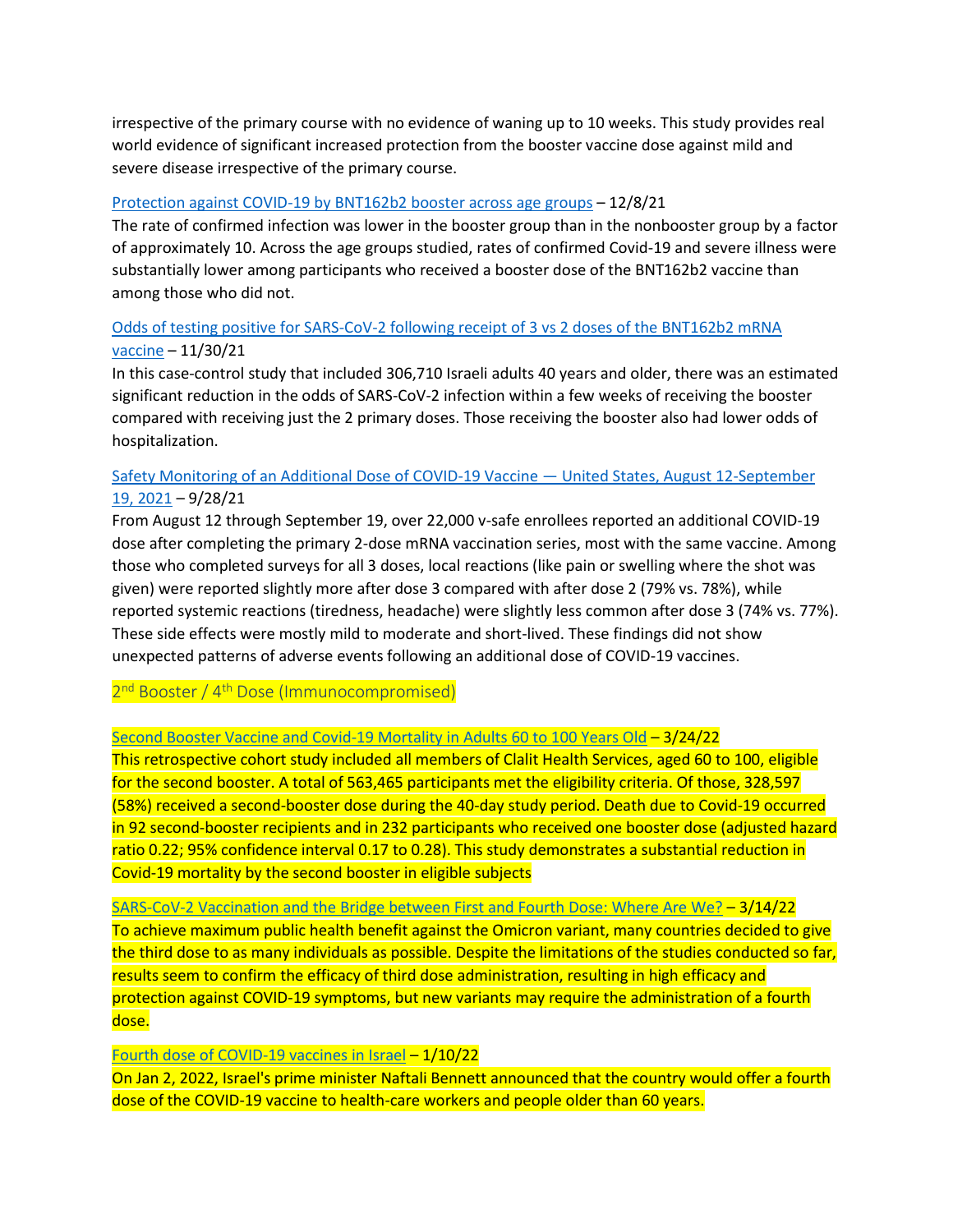## [Antibody Response to a Fourth Dose of a SARS-CoV-2 Vaccine in Solid Organ Transplant Recipients: A](https://journals.lww.com/transplantjournal/Fulltext/2021/12000/Antibody_Response_to_a_Fourth_Dose_of_a_SARS_CoV_2.11.aspx)  [Case Series](https://journals.lww.com/transplantjournal/Fulltext/2021/12000/Antibody_Response_to_a_Fourth_Dose_of_a_SARS_CoV_2.11.aspx) – 12/21

The antibody response after 2 doses of an mRNA severe acute respiratory syndrome coronavirus 2 (SARS-CoV-2) vaccine is excellent in the general population but less robust in transplant patients. This is the first series describing the antibody response among SOTRs after 4 doses of vaccine against COVID-19. Given neutralizing antibody level may be the best correlate of vaccine-associated immunoprotection to date, it is encouraging that 50% of participants with negative and all with low-positive titers pre-D4 showed boosting to high-positive titers post-D4.

## [Assessment of 4 doses of SARS-CoV-2 messenger RNA](https://jamanetwork.com/journals/jamanetworkopen/fullarticle/2786552)–based vaccine in recipients of a solid organ [transplant](https://jamanetwork.com/journals/jamanetworkopen/fullarticle/2786552) - 11/24/21

In this case series study, researchers found that a 4<sup>th</sup> dose of SARS-CoV-2 vaccine was associated with slightly improved humoral response among patients with a weak response after 3 doses and with no improvement among those with no response after 3 doses.

## [Suboptimal response to COVID-19 mRNA vaccines in hematologic malignancy patients: a need for](https://doi.org/10.1093/ofid/ofab353)  [vigilance in the post-masking era](https://doi.org/10.1093/ofid/ofab353) – 6/30/21

This study showed that nearly half of patients with hematological malignancies do not generate antibodies after completing their COVID-19 vaccine series, which is in stark contrast with the results of phase 1/2 mRNA vaccine immunogenicity trials, in which antibody responses were seen in essentially all participants. This lack of response was particularly pronounced among patients with CLL.

<span id="page-10-0"></span>Concomitant Administration – COVID and Seasonal Influenza Vaccines

## [Safety and immunogenicity of concomitant administration of COVID-19 vaccines \(ChAdOx1 or](https://doi.org/10.1016/S0140-6736(21)02329-1)  [BNT162b2\) with seasonal influenza vaccines in adults in the UK \(ComFluCOV\): a multicentre,](https://doi.org/10.1016/S0140-6736(21)02329-1)  [randomised, controlled, phase 4 trial](https://doi.org/10.1016/S0140-6736(21)02329-1) – 11/11/21

Concomitant vaccination with ChAdOx1 or BNT162b2 plus an age-appropriate influenza vaccine raises no safety concerns and preserves antibody responses to both vaccines. Concomitant vaccination with both COVID-19 and influenza vaccines over the next immunisation season should reduce the burden on health-care services for vaccine delivery.

## [Examining the potential benefits of the influenza vaccine against SARS-CoV-2: a retrospective cohort](https://doi.org/10.1371/journal.pone.0255541)  [analysis of 74,754 patients](https://doi.org/10.1371/journal.pone.0255541)  $-8/3/21$

SARS-CoV-2-positive patients who received the influenza vaccine experienced decreased sepsis and stroke. ICU admissions were lower in SARS-CoV-2-positive patients receiving the influenza vaccine. Patients who received the influenza vaccine experienced fewer DVTs 60–120 days after positive SARS-CoV-2 diagnosis and experienced fewer emergency department (ED) visits 90–120 days post SARS-CoV-2-positive diagnosis.

## <span id="page-10-1"></span>Dosing

## [Immunogenicity of extended mRNA SARS-CoV-2 vaccine dosing intervals](https://jamanetwork.com/journals/jama/fullarticle/2786992) – 12/3/21

Longer mRNA vaccine dosing intervals demonstrated improved immunogenicity, which was consistent when responses were measured based on timing of the first or second dose. These data suggest that extending dosing intervals may be particularly advantageous against the Delta variant.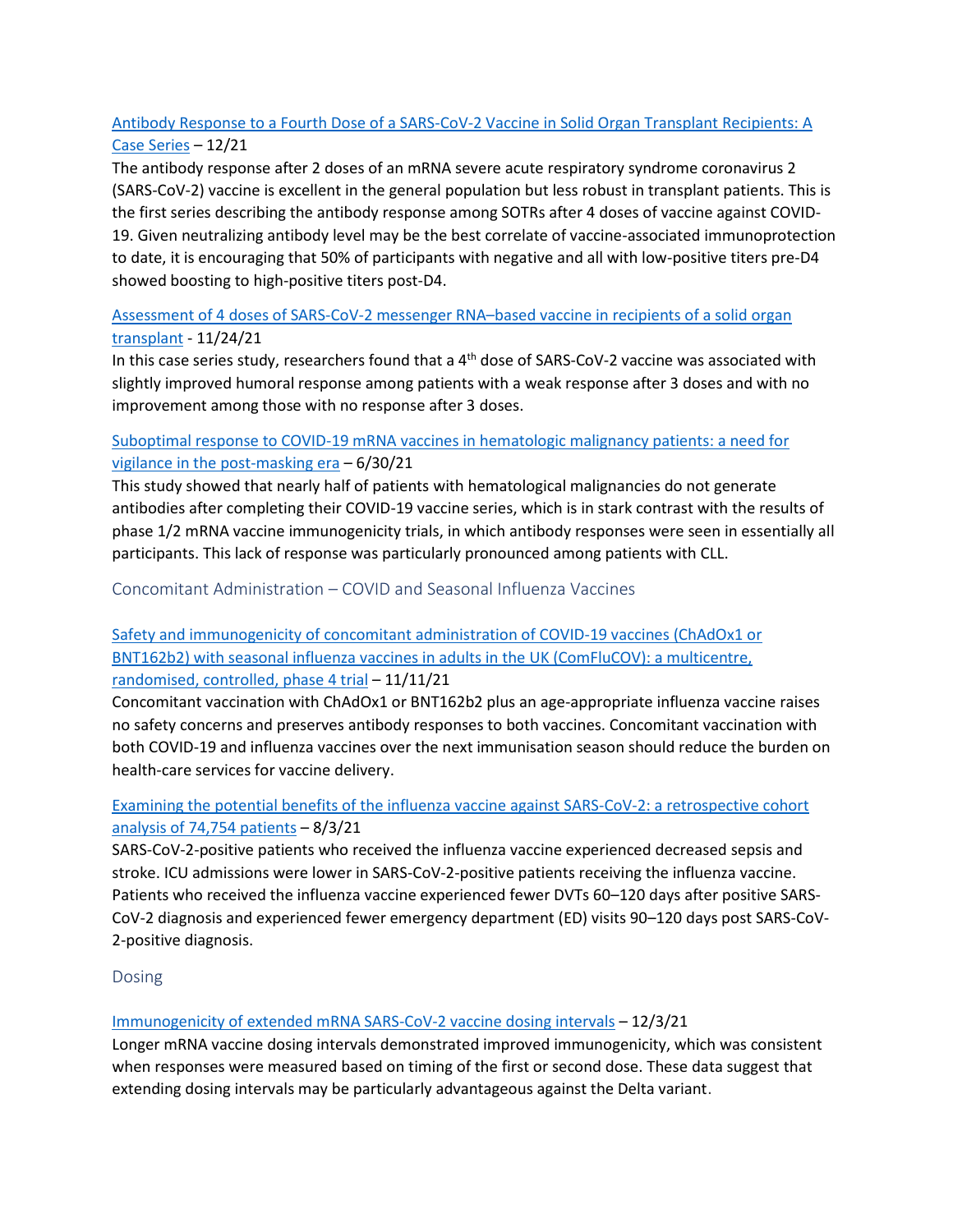## [A higher antibody response is generated with a 6-](https://doi.org/10.1093/cid/ciab938) to 7-week (vs standard) severe acute respiratory [syndrome coronavirus 2 \(SARS-CoV-2\) vaccine dosing interval](https://doi.org/10.1093/cid/ciab938) – 11/30/21

In this prospective study, we compared serology results of paramedics vaccinated with mRNA vaccines at the recommended short (17–28 days) vs long (42–49 days) interval. We found that a long dosing interval resulted in higher spike, receptor binding domain, and spike N terminal domain antibody concentrations.

#### [Epidemiological and evolutionary considerations of SARS-CoV-2 vaccine dosing regimens](https://doi.org/10.1126/science.abg8663) – 4/23/21

The deployment of SARS-CoV-2 vaccines will strongly shape post-pandemic epidemiological trajectories and characteristics of accumulated population immunity. Our models show that the combination of different vaccine dosing regimens and variations in the robustness of natural and vaccinal immunity may result in a wide range of potential epidemiological and evolutionary outcomes in the medium term. There is an urgent need for global equity in vaccine distribution and deployment.

## <span id="page-11-0"></span>Effectiveness

*Monitoring reports of the effectiveness of COVID-19 vaccination | Data on the real-world efficacy of the COVID-19 vaccines*. Access at [UK Health Security Agency.](https://www.gov.uk/government/organisations/uk-health-security-agency)

[COVID-19 vaccine waning and effectiveness and side-effects of boosters: a prospective community study](https://www.thelancet.com/journals/laninf/article/PIIS1473-3099(22)00146-3/fulltext)  [from the ZOE COVID Study](https://www.thelancet.com/journals/laninf/article/PIIS1473-3099(22)00146-3/fulltext) – 4/8/22

A large-scale, community-based study of over 600 000 people found substantial waning of COVID-19 vaccine effectiveness against infection 5–8 months after the second vaccine dose. But, vaccine effectiveness against infection remained high overall (above 75%), especially among healthy individuals younger than 55 years old. The study also showed that receiving a booster dose of BNT162b2 or mRNA-1273 6 months after the second primary dose restored vaccine effectiveness to higher levels than those seen 1 month after the second dose.

## [COVID-19 Vaccine Effectiveness against the Omicron BA.2 variant in England \(not peer reviewed\)](https://www.medrxiv.org/content/10.1101/2022.03.22.22272691v1) – 3/24/22

There was no evidence that vaccine effectiveness against symptomatic disease is reduced following infection with the BA.2 sub-lineage as compared to BA.1. Furthermore, similar rates of waning were observed after the second and booster dose for each sub-lineage. These data provide reassuring evidence of the effectiveness of the vaccines currently in use against symptomatic disease caused by BA.2.

## [COVID-19 vaccination and SARS-CoV-2 Omicron \(B.1.1.529\) variant: a light at the end of the tunnel?](https://www.ijidonline.com/article/S1201-9712(22)00146-1/fulltext) – 3/8/22

Italian research suggests that the efficacy of vaccination combined with an ostensibly lower severity of illness caused by the Omicron B.1.1.529 variant may substantially mitigate some of the pressure of COVID-19 on healthcare systems faced with a massive surge in cases involving also unvaccinated and immunodeficient populations.

## [Current evidence on efficacy of COVID-19 booster dose vaccination against the Omicron variant: A](https://onlinelibrary.wiley.com/doi/10.1002/jmv.27697)  [systematic review](https://onlinelibrary.wiley.com/doi/10.1002/jmv.27697) – 3/4/22

To address the present ongoing pandemic with new variants, currently both Delta and Omicron increasing a rapid surge in the number of new COVID-19 infections, hospitalization, and mortality, all the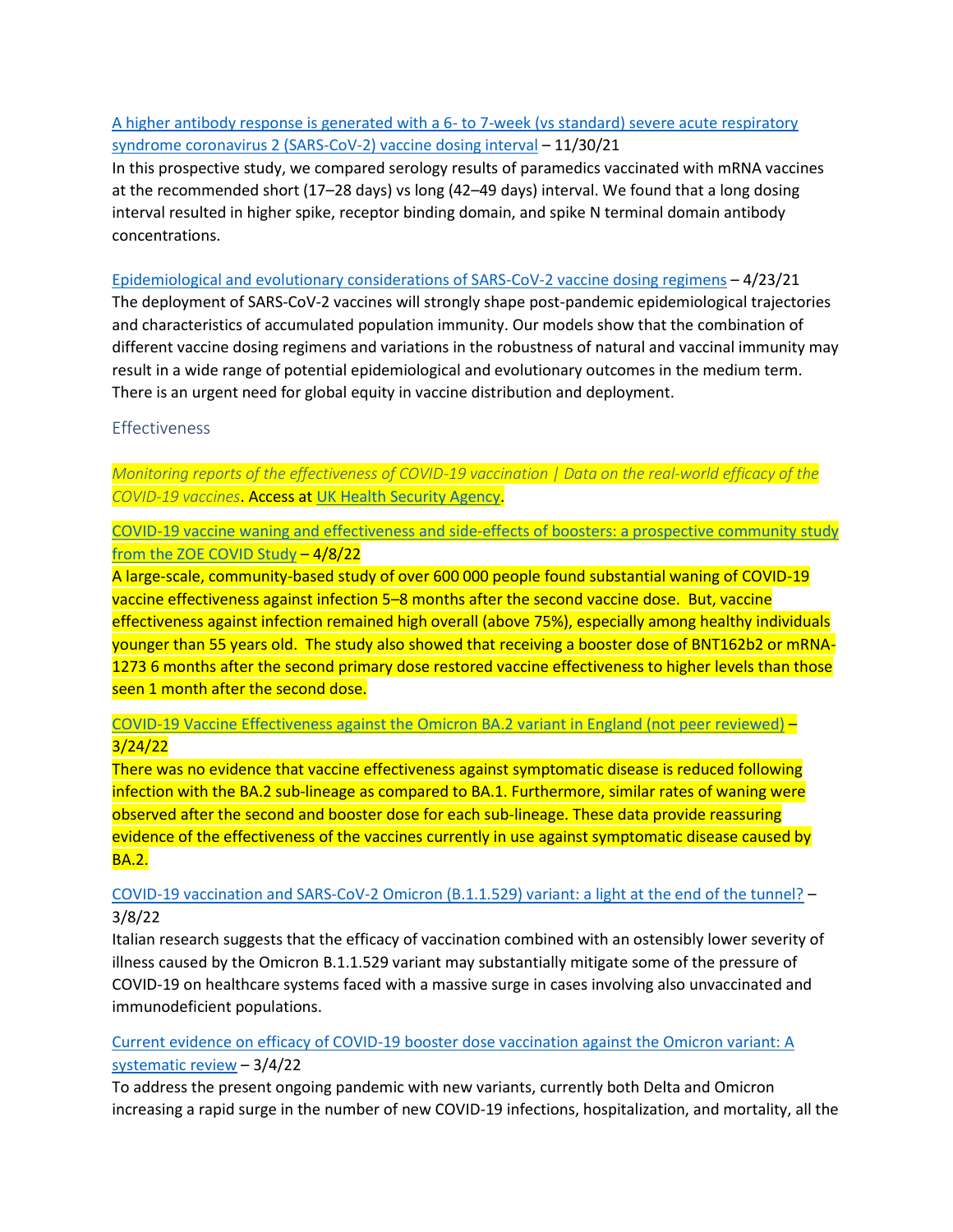findings reviewed from currently available studies support the evidence for booster-dose vaccine efficacy against SARS-CoV-2 variants, including Omicron.

#### [Effectiveness of mRNA-1273 against SARS-CoV-2 Omicron and Delta variants](https://doi.org/10.1038/s41591-022-01753-y) – 2/21/22

SARS-CoV-2 Omicron (B.1.1.529) variant is highly transmissible with potential immune escape. The study included 26,683 SARS-CoV-2 test-positive cases with variants determined by S-gene target failure status (16% Delta, 84% Omicron). The 2-dose vaccine effectiveness (VE) against Omicron infection at 14–90 days was 44.0% but declined quickly. The 3-dose VE was 93.7% and 86.0% against Delta infection and 71.6% and 47.4% against Omicron infection at 14–60 days and >60 days, respectively. The 3-dose VE against hospitalization with Delta or Omicron was >99% across the entire study population. Our findings demonstrate high, durable 3-dose VE against Delta infection but lower effectiveness against Omicron infection, particularly among immunocompromised people. However, 3-dose VE of mRNA-1273 was high against hospitalization with Delta and Omicron variants.

## [Vaccination against SARS-CoV-2 is associated with a lower viral load and likelihood of systemic](https://doi.org/10.1093/ofid/ofac066)  [symptoms](https://doi.org/10.1093/ofid/ofac066) – 2/20/22

274 participants with known vaccination status contributed optional nasal swabs for viral load measurement. The mean viral load for those vaccinated <6 months was significantly lower than the unvaccinated group. Those vaccinated >= 6 months prior to enrollment did not differ from the unvaccinated with respect to viral load The vaccinated group had fewer moderate/severe symptoms of subjective fever, chills, myalgias, nausea, and diarrhea. Vaccine- and booster-induced reduction in viral load may be an important component for achieving reduced coronavirus spread.

## [Association of COVID-19 vaccination with symptomatic SARS-CoV-2 infection by time since vaccination](https://jamanetwork.com/journals/jama/fullarticle/2789294)  [and Delta variant predominance](https://jamanetwork.com/journals/jama/fullarticle/2789294) – 2/14/22

In this test-negative, case-control study that included 1,634,271 tests from symptomatic adults, the odds ratio for prior mRNA vaccination and SARS-CoV-2 test positivity was lower before than during Delta variant predominance. The findings are consistent with a steady decline in estimated mRNA vaccine effectiveness over time, separate from variant-specific differences in protection.

## [A tabulated summary of the evidence on humoral and cellular responses to the SARS-CoV-2 Omicron](https://www.sciencedirect.com/science/article/pii/S0165247822000219)  [VOC, as well as vaccine efficacy against this variant](https://www.sciencedirect.com/science/article/pii/S0165247822000219) – 2/4/22

Omicron is strongly neutralized by antibodies induced by booster vaccination via messenger RNA vaccines (Pfizer or Moderna) or by heterologous vaccination. Omicron's humoral immune evasion explains the large number of breakthrough infections and reinfections. Omicron does not escape neutralization by CD4 and CD8 T cells, which provides protection against serious forms.

## [Pfizer-BioNTech and Oxford AstraZeneca COVID-19 vaccine effectiveness and immune response among](https://doi.org/10.1016/j.jinf.2021.12.044)  [individuals in clinical risk groups](https://doi.org/10.1016/j.jinf.2021.12.044) – 1/2/22

In most clinical risk groups, immune response to primary vaccination was maintained and high levels of vaccine effectiveness were seen. Reduced antibody response and vaccine effectiveness were seen after 1 dose of vaccine among a broad immunosuppressed group, and second dose vaccine effectiveness was moderate. These findings support maximizing coverage in immunosuppressed individuals and the policy of prioritization of this group for third doses.

[Effect of COVID-19 vaccination on transmission of alpha and delta variants](https://www.nejm.org/doi/full/10.1056/NEJMoa2116597?query=TOC&cid=NEJM%20eToc%2C%20January%206%2C%202022%20DM604610_NEJM_Non_Subscriber&bid=758696925) - 1/5/22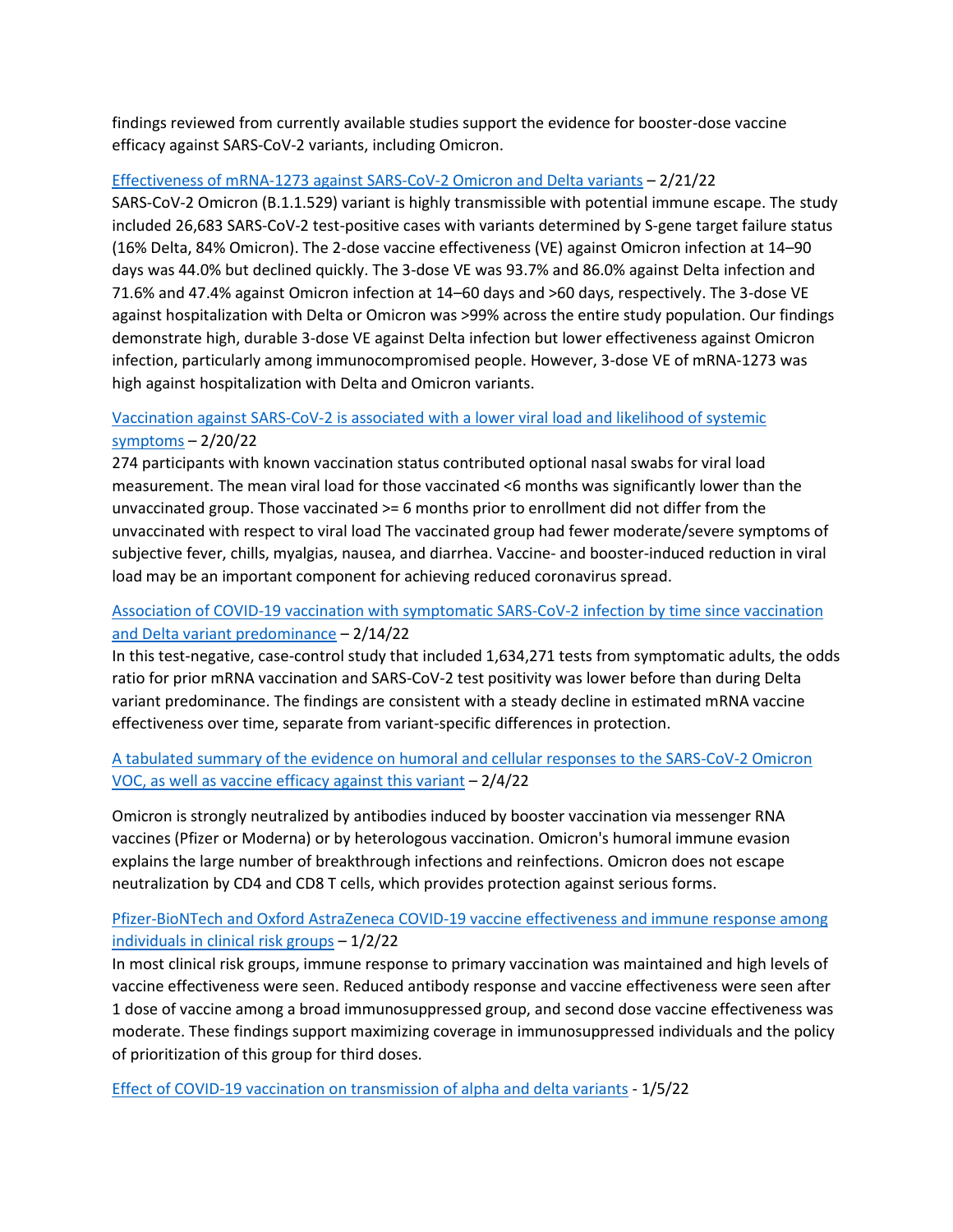Vaccination was associated with a smaller reduction in transmission of the delta variant than of the alpha variant, and the effects of vaccination decreased over time.

## [mRNA-based COVID-19 vaccine boosters induce neutralizing immunity against SARS-CoV-2 Omicron](https://www.cell.com/cell/fulltext/S0092-8674(21)01496-3)  [variant](https://www.cell.com/cell/fulltext/S0092-8674(21)01496-3) – 12/23/21

The SARS-CoV-2 Omicron variant harbors 34 mutations in the spike, more than other variants. Two doses of mRNA-based vaccines elicit poor neutralization of Omicron. Three mRNA vaccine doses elicit potent variant cross-neutralization, including Omicron.

## [Effectiveness of COVID-19 vaccines against the Omicron \(B.1.1.529\) variant of concern \(not peer](https://www.medrxiv.org/content/10.1101/2021.12.14.21267615v1)  [reviewed\)](https://www.medrxiv.org/content/10.1101/2021.12.14.21267615v1) – 12/14/21

Primary immunization with two BNT162b2 doses provided no or limited protection against symptomatic disease with the Omicron variant. Boosting with BNT162b2 following the primary course significantly increased protection.

#### [Real-world effectiveness of COVID-19 vaccines: a literature review and meta-analysis](https://doi.org/10.1016/j.ijid.2021.11.009) - 11/16/21

51 studies were included in this meta-analysis. In fully vaccinated populations, vaccine effectiveness against SARS-CoV-2 infection, COVID-19-related hospitalization, admission to the intensive care unit, and death was 89.1%, 97.2%, 97.4%, and 99.0%, respectively. The VE against infection in the general population aged ≥16 years, the elderly, and healthcare workers was 86.1%, 83.8%. and 95.3%, respectively.

## [BNT162b2 and mRNA-1273 COVID-19 vaccine effectiveness against the SARS-CoV-2 Delta variant in](https://doi.org/10.1038/s41591-021-01583-4)  [Qatar](https://doi.org/10.1038/s41591-021-01583-4) – 11/2/21

BNT162b2 effectiveness against any, symptomatic or asymptomatic, Delta infection was 45.3% ≥14 d after the first vaccine dose, but only 51.9% ≥14 d after the second dose, with 50% of fully vaccinated individuals receiving their second dose before 11 May 2021. Corresponding mRNA-1273 effectiveness ≥14 d after the first or second dose was 73.7% and 73.1%,respectively. Notably, effectiveness against Delta-induced severe, critical or fatal disease was 93.4% for BNT162b2 and 96.1for mRNA-1273 ≥ 14 d after the second dose.

## [Effectiveness of COVID-19 vaccine in preventing infection and disease severity: a case-control study](https://doi.org/10.1017/S0950268821002247)  [from an Eastern State of India](https://doi.org/10.1017/S0950268821002247) – 10/11/21

This case-control study was conducted among people aged ≥45 years during April to June 2021. The adjusted VE for partial and full vaccination were estimated to be 52.0% and 83.0% respectively for preventing SARS CoV-2 infection. The sub-group analyses of the cases have shown that the length of hospital stays (LOS) and the severity of the disease (were significantly low among vaccinated compared to unvaccinated individuals. To conclude, four out of every five fully vaccinated individuals are estimated to be protected from contracting SARS CoV-2 infection. Vaccination lowered LOS and chances of development of severe disease.

#### [Effectiveness of SARS-CoV-2 mRNA vaccines for preventing COVID-19 hospitalizations in the United](https://doi.org/10.1093/cid/ciab687)  [States](https://doi.org/10.1093/cid/ciab687) – 8/6/21

During March–May 2021, SARS-CoV-2 mRNA vaccines were highly effective for preventing COVID-19 hospitalizations among US adults. SARS-CoV-2 vaccination was beneficial for patients with immunosuppression, but effectiveness was lower in the immunosuppressed population.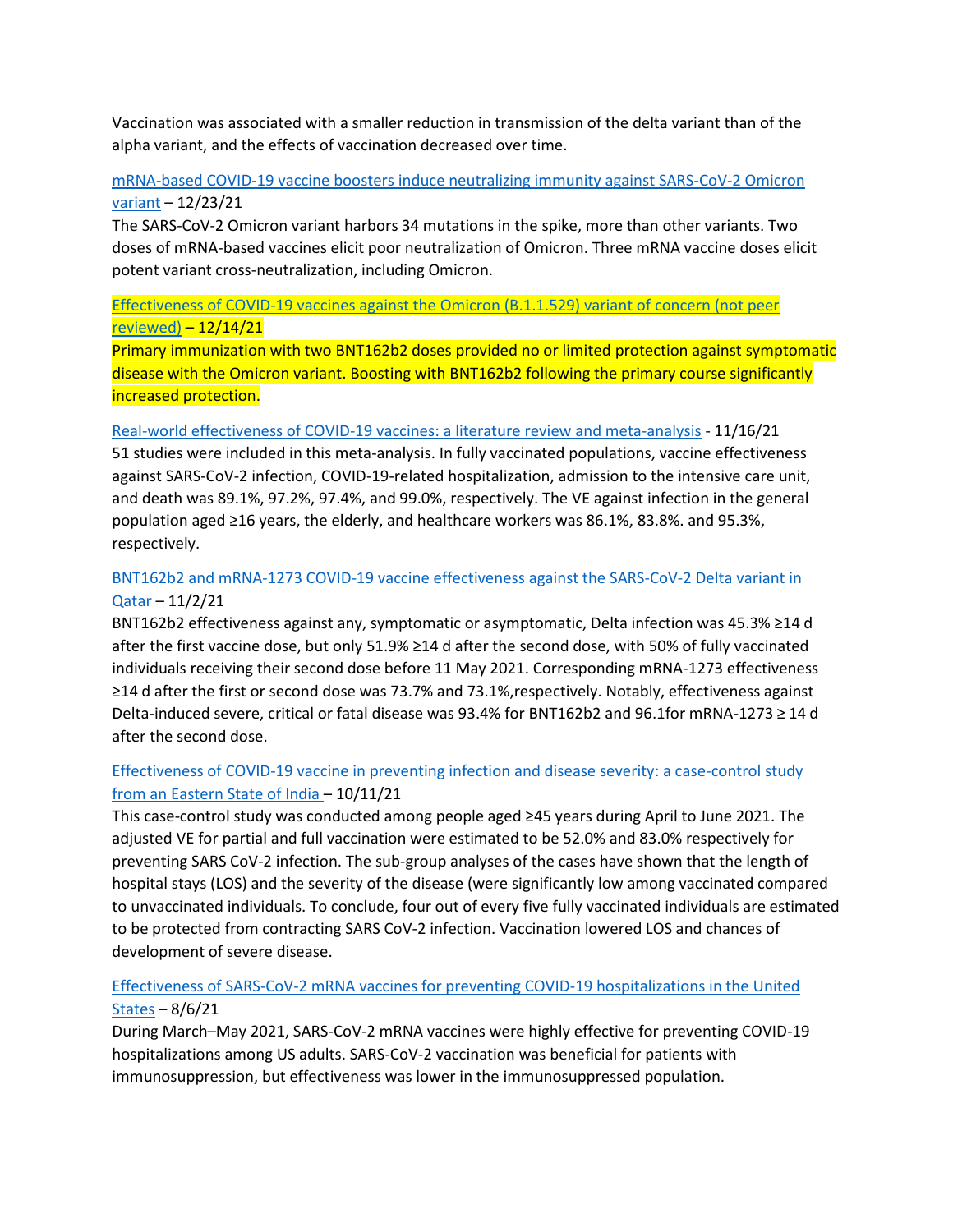#### <span id="page-14-0"></span>Guillain Barre

[Guillain-Barré Syndrome after COVID-19 Vaccination in the Vaccine Safety Datalink](http://doi.org/10.1101.2021.12.03.21266419) – 12/5/21 In this interim analysis of surveillance data of COVID-19 vaccines, findings were consistent with an elevated risk of GBS after primary Ad.26.COV2.S (Johnson & Johnson) vaccination. Surveillance is ongoing.

<span id="page-14-1"></span>Janssen (Johnson & Johnson) COVID-19 Vaccine

[Use of the Janssen \(Johnson & Johnson\) COVID-19 Vaccine: Updated Interim Recommendations from](https://www.cdc.gov/mmwr/volumes/71/wr/mm7103a4.htm)  [the Advisory Committee on Immunization Practices](https://www.cdc.gov/mmwr/volumes/71/wr/mm7103a4.htm) – United States, December 2021 – 1/20/22 Pfizer-BioNTech or Moderna mRNA COVID-19 vaccines are preferred over the Janssen COVID-19 vaccine for primary and booster vaccination. The Janssen COVID-19 vaccine may be considered in some situations, including for persons with a contraindication to receipt of mRNA COVID-19 vaccines.

## [Use of COVID-19 Vaccines After Reports of Adverse Events Among Adult Recipients of Janssen \(Johnson](https://www.cdc.gov/mmwr/volumes/70/wr/mm7032e4.htm)  [& Johnson\) and mRNA COVID-19 Vaccines \(Pfizer-BioNTech and Moderna\): Update from the](https://www.cdc.gov/mmwr/volumes/70/wr/mm7032e4.htm) Advisory [Committee on Immunization Practices](https://www.cdc.gov/mmwr/volumes/70/wr/mm7032e4.htm) — United States, July 2021 – 8/10/21

As of June 30, 2021, about 12.6 million doses of Janssen vaccine had been administered and 141 million 2nd mRNA vaccine doses had been administered. Overall, there were 7.8 cases of GBS per million J&J/Janssen doses; 3 cases of TTS per million J&J/Janssen doses and 3.5 cases of myocarditis per million 2nd mRNA vaccine doses. After assessing the data, ACIP concluded that the benefits of COVID-19 vaccination in preventing COVID-19 illness, associated hospitalizations, ICU admissions, and death outweigh serious but rare risks of GBS, TTS, and myocarditis.

## [Safety Monitoring of the Janssen \(Johnson & Johnson\) COVID-19 Vaccine](https://www.cdc.gov/mmwr/volumes/70/wr/mm7018e2.htm) — United States, March-April  $2021 - 4/30/21$  $2021 - 4/30/21$

By April 21, nearly 8 million doses of the Janssen COVID-19 vaccine had been administered. CDC researchers reviewed safety monitoring data from VAERS and the v-safe after-vaccination health checker, and found 97% of reported reactions after vaccination, such as headache, fever, chills, injection site pain, and fatigue, were nonserious and consistent with clinical trials data. CDC and FDA issued a pause of the Janssen vaccine April 12–23, 2021, after 6 cases of cerebral venous sinus thrombosis (CVST), a serious condition that involves blood clots in the brain, were identified in VAERS. By April 25, a total of 17 thrombotic (blood clots) events with thrombocytopenia (low platelet counts) were reported to VAERS, including 3 thrombotic events not occurring in the brain.

## [Updated Recommendations from the Advisory Committee on Immunization Practices for Use of Janssen](https://www.cdc.gov/mmwr/volumes/70/wr/mm7017e4.htm?s_cid=mm7017e4_w)  [\(Johnson & Johnson\) COVID-19 Vaccine After Reports of Thrombosis with Thrombocytopenia Syndrome](https://www.cdc.gov/mmwr/volumes/70/wr/mm7017e4.htm?s_cid=mm7017e4_w)  [Among Vaccine Recipients](https://www.cdc.gov/mmwr/volumes/70/wr/mm7017e4.htm?s_cid=mm7017e4_w) — United States, April 2021 – 4/30/21

The Advisory Committee on Immunization Practices (ACIP) held two emergency meetings to review reports of TTS following Janssen vaccine and conducted a risk-benefit assessment. The estimated reporting rate of TTS was 7 cases of TTS per million Janssen doses administered to women aged 18-49 years. After their review, on April 23, ACIP concluded that the benefits of resuming Janssen COVID-19 vaccination among persons aged 18 years and older outweighed the risks and reaffirmed its interim recommendation under FDA's Emergency Use Authorization (EUA), which includes a new warning for rare clotting events, primarily in women aged 18-49 years.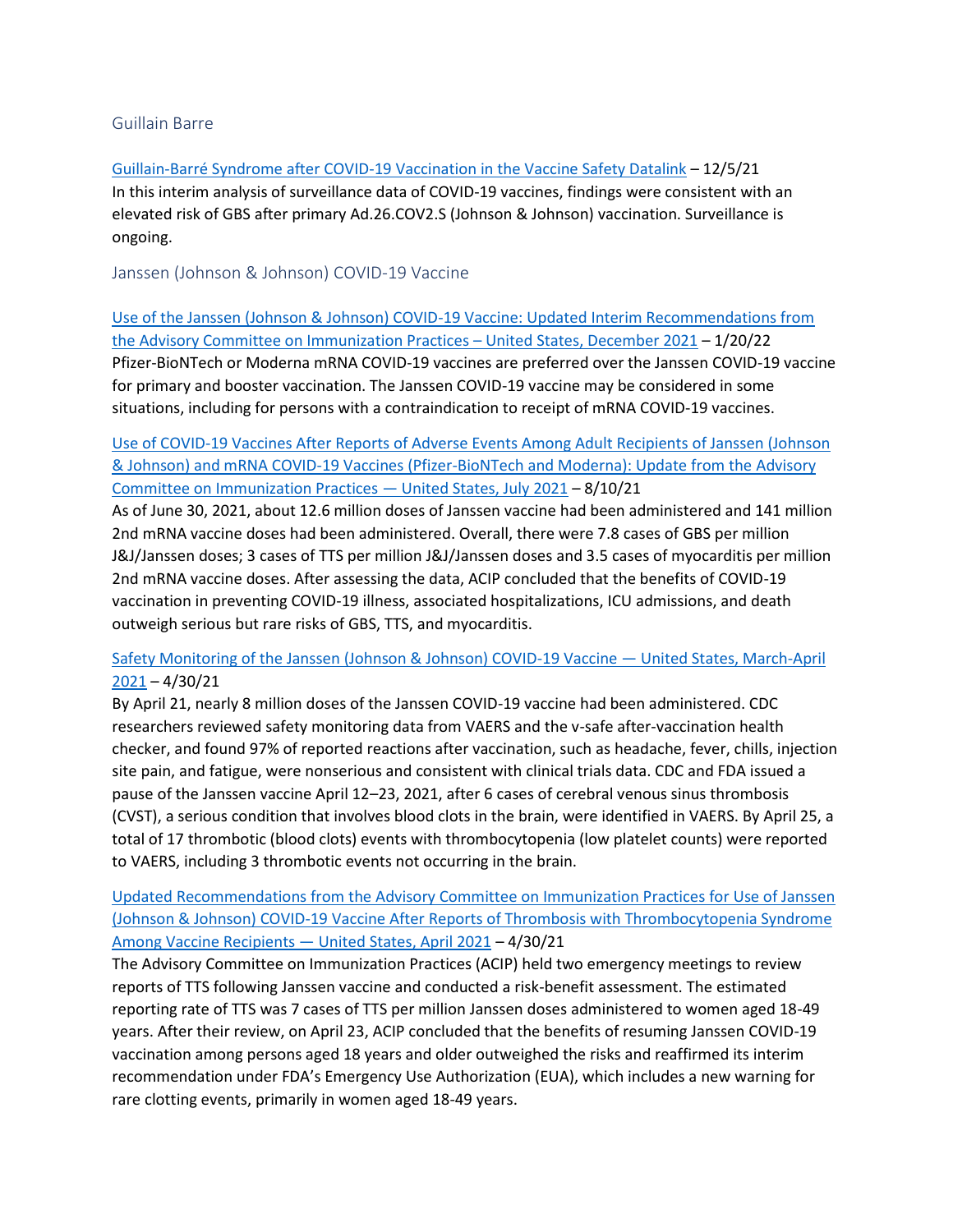## [US Case Reports of Cerebral Venous Sinus Thrombosis With Thrombocytopenia After Ad26.COV2.S](https://jamanetwork.com/journals/jama/fullarticle/2779731)  [Vaccination, March 2 to April 21, 2021](https://jamanetwork.com/journals/jama/fullarticle/2779731) – 4/3/21

Around 7 million doses of Johnson & Johnson's Janssen (J&J/Janssen) COVID-19 vaccine were given between March 2–April 12, 2021. During this time, VAERS received reports following J&J/Janssen vaccination of cerebral venous sinus thrombosis (CVST) with thrombocytopenia, which involves blood clots in the brain with low platelet counts. By April 21, there were 12 reports of CVST and thrombocytopenia. This serious condition was reported in women between 18 and under 60 years. All were hospitalized; 10 were admitted to intensive care units (ICU). As of April 21, 4 patients were sent home, 2 were moved to hospital units outside of ICU, 3 continued ICU care, and 3 died. The review shows that U.S. cases of CVST and thrombocytopenia after J&J/Janssen vaccination were clinically similar to CVST cases in Europe after Oxford/AstraZeneca COVID-19 vaccination. Investigation of the potential relationship between J&J/Janssen vaccine and CVST with thrombocytopenia is ongoing.

## <span id="page-15-0"></span>Moderna COVID-19 Vaccine

## [Allergic Reactions Including Anaphylaxis After Receipt of the First Dose of Moderna COVID-19 Vaccine](https://www.cdc.gov/mmwr/volumes/70/wr/mm7004e1.htm)— [United States, December 21, 2020-January 10, 2021](https://www.cdc.gov/mmwr/volumes/70/wr/mm7004e1.htm) – 1/22/21

From December 21, 2020 through January 10, 2021, VAERS received 108 reports following Moderna vaccine identified as possible allergic reaction, including anaphylaxis. Through case review of medical reports, 10 cases were determined to be anaphylaxis (a rate of 2.5 cases of anaphylaxis per million doses). Of the 10 cases, 9 had a history of allergies or allergic reaction, including 5 who had a history of anaphylaxis. Anaphylaxis following Moderna vaccine appears to be a rare event.

## [Real-world effectiveness of the mRNA-1273 vaccine against COVID-19: interim results from a](https://doi.org/10.1016/j.lana.2021.100134)  [prospective observational cohort study](https://doi.org/10.1016/j.lana.2021.100134) – 11/25/21

These interim results provide reassuring evidence of the vaccine effectiveness of 2 doses of mRNA-1273 across age, sex, and racial/ethnic subgroups, and against asymptomatic and symptomatic COVID-19, and severe COVID-19 outcomes. Among individuals with history of COVID-19, mRNA-1273 vaccination may offer added protection beyond immunity acquired from prior infection.

<span id="page-15-1"></span>Multisystem Inflammatory Syndrome in Adults (MIS-C)

## [Multisystem Inflammatory Syndrome in Adults after SARS-CoV-2 infection and COVID-19 vaccination](https://pubmed.ncbi.nlm.nih.gov/34849680/) – 11/28/21

From December 14, 2020 to April 30, 2021, 20 patients who met the case definition for MIS-A were reported to CDC. Their median age was 35 years (range, 21-66 years), and 13 (65%) were male. Overall, 16 (80%) patients had a preceding COVID-19-like illness a median of 26 days (range 11-78 days) before MIS-A onset. All 20 patients had laboratory evidence of SARS-CoV-2 infection.

<span id="page-15-2"></span>Myocardial Infarction, Pulmonary Embolism and Stroke

[Myocardial infarction, stroke, and pulmonary embolism after BNT162b2 mRNA COVID-19 vaccine in](https://jamanetwork.com/journals/jama/fullarticle/2786667)  [people aged 75 years or older](https://jamanetwork.com/journals/jama/fullarticle/2786667) – 11/22/21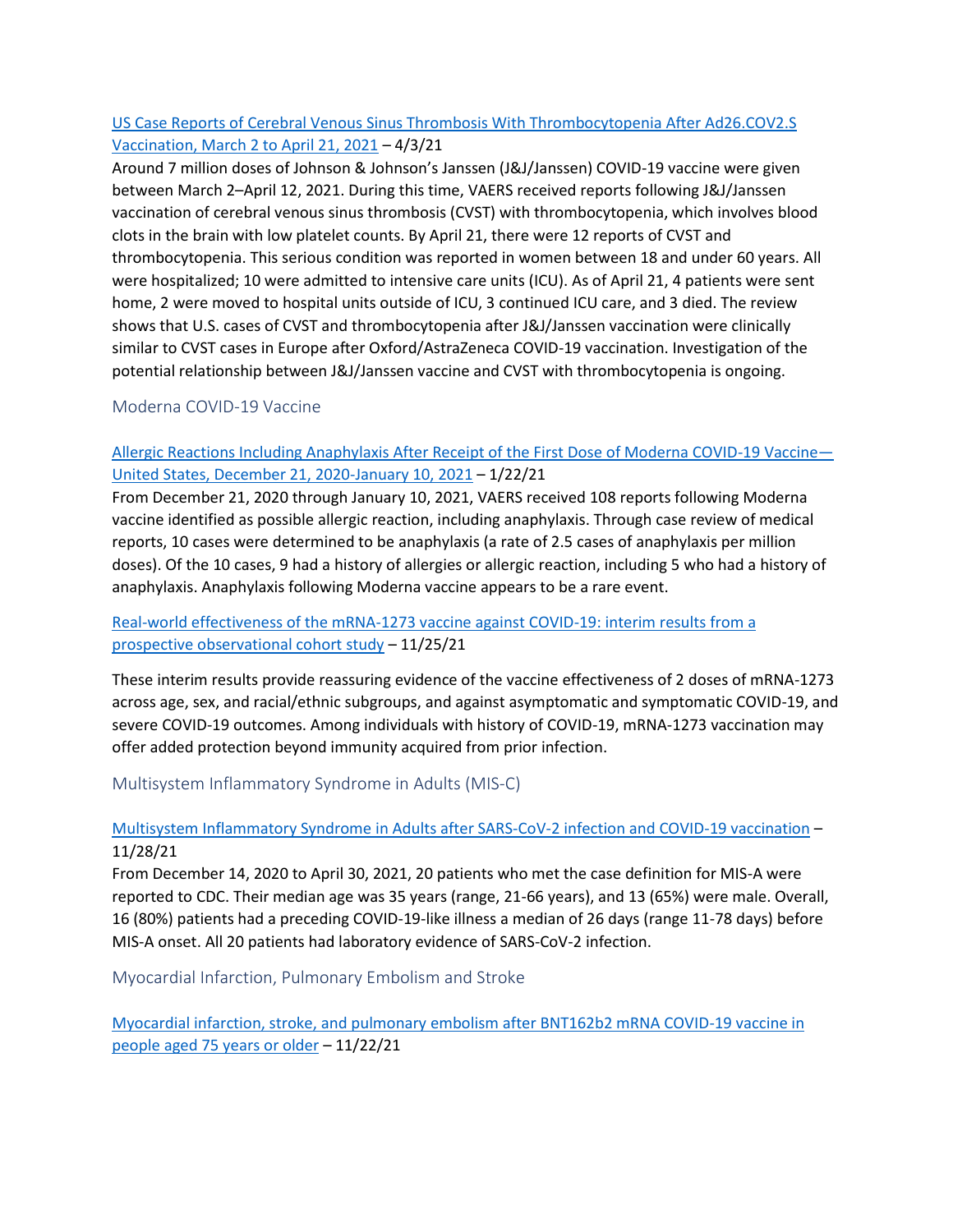In this nationwide study involving persons aged 75 years or older in France, no increase in the incidence of acute myocardial infarction, stroke, and pulmonary embolism was detected 14 days following each BNT162b2 mRNA vaccine dose.

#### <span id="page-16-0"></span>**Myocarditis**

## [Myocarditis Cases Reported After mRNA-Based COVID-19 Vaccination in the US from December 2020 to](https://jamanetwork.com/journals/jama/fullarticle/2788346)  [August 2021](https://jamanetwork.com/journals/jama/fullarticle/2788346) – 1/18/22

Since mRNA-based COVID-19 vaccines were authorized for emergency use in December 2020, there have been reports of myocarditis, or inflammation of the heart muscle, following vaccination. From December 2020 through August 31, 2021, more than 192 million people ages 12 years and older have received at least one dose of mRNA COVID-19 vaccines. From this population, VAERS received 1,626 myocarditis reports that met case definition. The review found the rates myocarditis were highest following the second dose of mRNA vaccine among adolescent and young adult males. Myocarditis is a rare but serious adverse event that can occur following mRNA COVID-19 vaccination. The benefits of COVID-19 vaccination continue to outweigh any potential risks, including myocarditis.

## [Epidemiology of acute myocarditis/pericarditis in Hong Kong adolescents following Comirnaty](https://doi.org/10.1093/cid/ciab989)  [vaccination](https://doi.org/10.1093/cid/ciab989) – 11/28/21

Between 14 June 2021 and 4 September 2021, 33 Chinese adolescents who developed acute myocarditis/pericarditis following Comirnaty vaccination were identified. In total, 29 (87.88%) were male and 4 (12.12%) were female, with a median age of 15.25 years. And 27 (81.82%) and 6 (18.18%) cases developed acute myocarditis/pericarditis after receiving the second and first dose, respectively. All cases are mild and required only conservative management.

## [Use of mRNA COVID-19 Vaccine After Reports of Myocarditis Among Vaccine Recipients: Update from](https://www.cdc.gov/mmwr/volumes/70/wr/mm7027e2.htm)  [the Advisory Committee on Immunization Practices](https://www.cdc.gov/mmwr/volumes/70/wr/mm7027e2.htm) — United States, June 2021 – 7/9/21

Evidence presented showed that the highest rates of myocarditis were reported in males aged 12-17 and 18-24 (62.8 and 50.5 reported cases of myocarditis per million 2nd mRNA doses administered, respectively). On June 23, after reviewing all the available information, ACIP determined that the benefits of mRNA COVID-19 vaccination under EUA outweighed the risks of myocarditis in all populations.

## [Myocarditis and pericarditis after vaccination for COVID-19](http://jamanetwork.com/article.aspx?doi=10.1001/jama.2021.13443) – 8/4/21

Among 2,000,287 individuals receiving at least 1 COVID-19 vaccination, twenty individuals had vaccinerelated myocarditis (1.0 per 100 000) and 37 had pericarditis (1.8 per 100 000). Myocarditis occurred a median of 3.5 days. Fifteen individuals were male, and the median age was 36 years.

#### [Myocarditis After Immunization with mRNA-Based COVID-19 Vaccines](https://jamanetwork.com/journals/jamacardiology/fullarticle/2781600) – 6/29/21

CDC researchers reviewed several case reports of acute myocarditis occurring in people following mRNA-based COVID-19 vaccinations (Pfizer BioNTech or Moderna). The first report included 4 cases of myocarditis developed 1 to 5 days after getting dose 2 of mRNA-based COVID-19 vaccine. Second report included 23 cases of acute myocarditis within 4 days of vaccination, mostly after dose 2. The last report included 7 cases in adolescents, ages 14-19. All presented with myocarditis or myopericarditis (heart muscle and lining inflammation) within 4 days of dose 2. The review of these cases showed clinical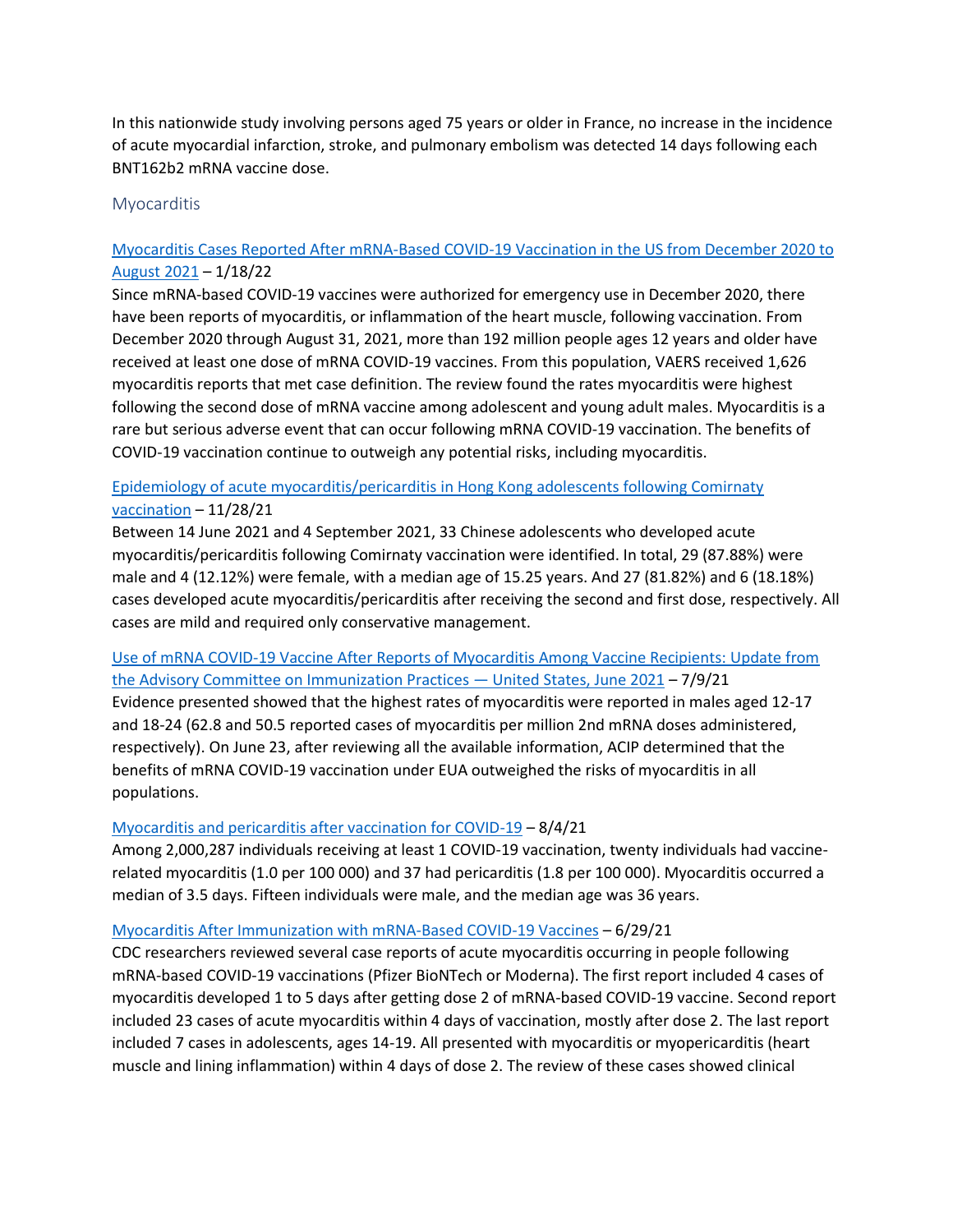similarities and there were no other known causes for their acute myocarditis, suggesting a likely association with vaccination. Myocarditis following COVID-19 vaccination is rare.

## [Myopericarditis after vaccination, Vaccine Adverse Event Reporting System \(VAERS\), 1990-2018](https://pubmed.ncbi.nlm.nih.gov/33422381/) – 1/29/21

Myopericarditis, an inflammation of the heart muscle and tissue around the heart, has many causes including viral infections. During 1990–2018, VAERS received a total 620,195 reports: 708 (0.1%) met the case definition or were physician-diagnosed as myopericarditis. Most (79%) reports described males, 69% were serious, and 72% had symptom onset within 2 weeks of vaccination. Myopericarditis remains rarely reported after vaccines licensed for use in the United States.

## <span id="page-17-0"></span>Pfizer-BioNTech COVID-19 Vaccine

## [Allergic Reactions Including Anaphylaxis After Receipt of the First Dose of Pfizer-BioNTech COVID-19](https://pubmed.ncbi.nlm.nih.gov/33475702/)  [Vaccine](https://pubmed.ncbi.nlm.nih.gov/33475702/) – 2/23/21

From December 14–23, 2020, 1.89 million first doses of Pfizer-BioNTech COVID-19 vaccine were administered. The most commonly reported non-anaphylaxis allergic reactions included: rash, itchy skin, itchy and scratchy sensations in the throat, and mild respiratory symptoms. Safety monitoring identified 21 anaphylaxis reports, corresponding to an estimated rate of 11.1 cases per million doses administered; 17 (81%) had a history of allergies or allergic reactions. No deaths from anaphylaxis were reported.

## [Allergic Reactions Including Anaphylaxis After Receipt of the First Dose of Pfizer-BioNTech COVID-19](https://www.cdc.gov/mmwr/volumes/70/wr/mm7002e1.htm)  Vaccine — [United States, December 14-23, 2020](https://www.cdc.gov/mmwr/volumes/70/wr/mm7002e1.htm) – 1/15/21

From December 14-23, 2020, VAERS received 175 reports identified as possible allergic reaction, including anaphylaxis. Through case review of medical reports, 21 cases were determined to be anaphylaxis (a rate of 11.1 cases of anaphylaxis per million doses). Most anaphylaxis cases (81%) occurred in persons with a history of allergies or allergic reactions. Anaphylaxis following Pfizer-BioNTech vaccine appears to be a rare event.

[Effectiveness of BNT162b2 mRNA COVID-19 vaccine against SARS-CoV-2 variant Beta \(B.1.351\) among](https://doi.org/10.1016/j.eclinm.2021.101190)  [persons identified through contact tracing in Israel: a prospective cohort study](https://doi.org/10.1016/j.eclinm.2021.101190) – 11/28/21 In a prospective observational study, two doses of BNT162b2 were effective against confirmed and probable Beta infections. Through the end of June 2021, introductions of Beta did not interrupt control of the pandemic in Israel.

## <span id="page-17-1"></span>Pregnancy

[Receipt of COVID-19 Vaccine During Pregnancy and Preterm or Small-for-Gestational-Age at Birth](https://www.cdc.gov/mmwr/volumes/71/wr/mm7101e1.htm) — [Eight Integrated Health Care Organizations, United States, December 15, 2020-July 22, 2021](https://www.cdc.gov/mmwr/volumes/71/wr/mm7101e1.htm) – 1/4/22 In a retrospective cohort of >40,000 pregnant women, COVID-19 vaccination during pregnancy was not associated with preterm birth or small-for-gestational-age at birth overall, stratified by trimester of vaccination, or number of vaccine doses received during pregnancy, compared with unvaccinated pregnant women.

## [Monitoring the safety of COVID-19 vaccines in pregnancy in the US](https://www.tandfonline.com/doi/full/10.1080/21645515.2021.1984132) - 11/10/21

The first COVID-19 vaccines in the U.S. were authorized for emergency use in December 2020 and pregnant persons were eligible and could get vaccinated despite scarce safety data in this population. To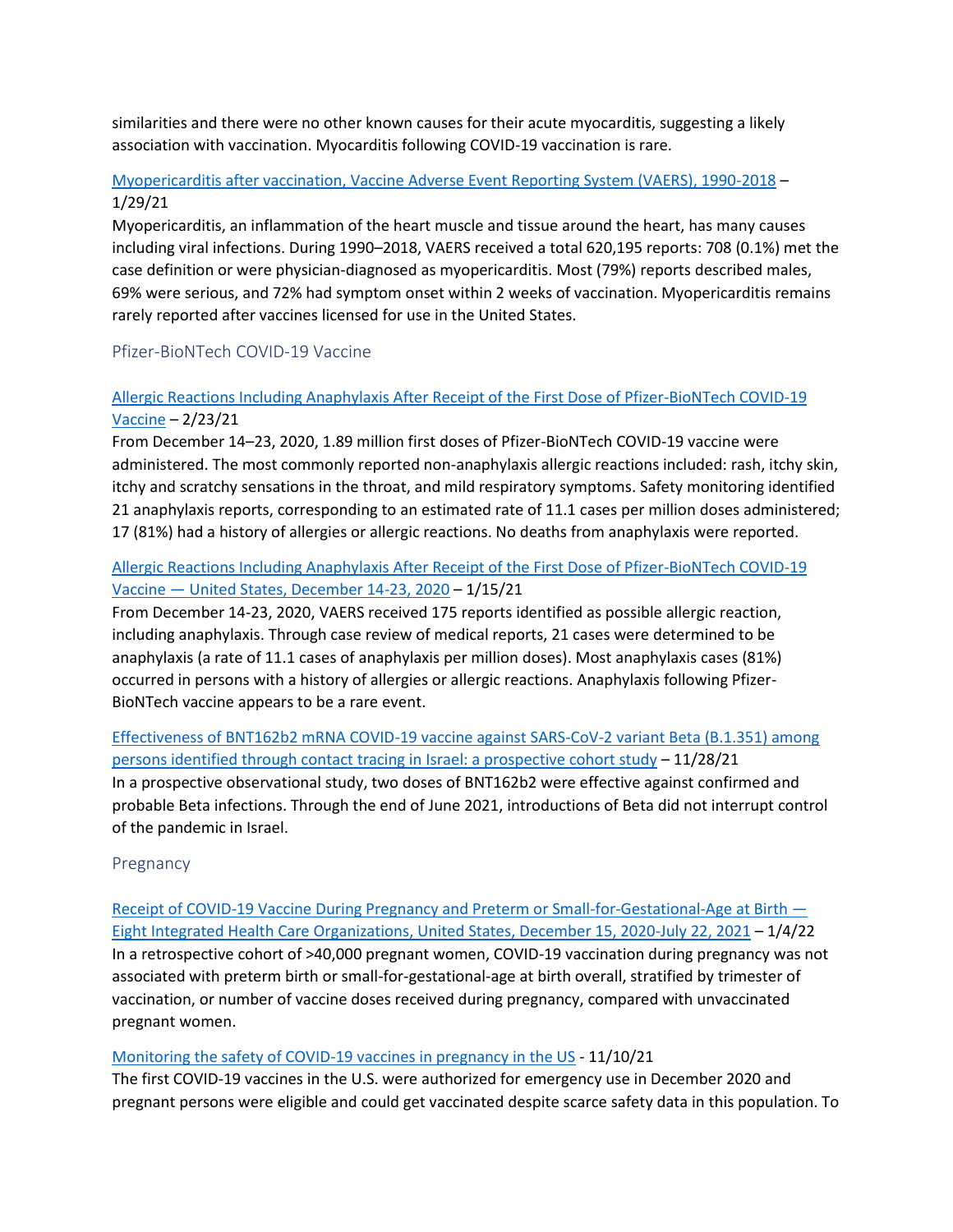monitor the safety of COVID-19 vaccination during pregnancy, four surveillance systems are used by the Centers for Disease Control and Prevention (CDC).

## [CDC v-safe COVID-19 Pregnancy Registry Team. Receipt of mRNA COVID-19 Vaccines and Risk of](https://pubmed.ncbi.nlm.nih.gov/34496196/)  [Spontaneous Abortion](https://pubmed.ncbi.nlm.nih.gov/34496196/) – 9/8/21

Researchers analyzed data on miscarriage, or a pregnancy loss that occurs before 20 weeks of pregnancy, collected from v-safe COVID-19 Vaccine Pregnancy Registry participants. Over 2,400 registry participants received at least one dose of an mRNA COVID-19 vaccine just before pregnancy or within the first 20 weeks of pregnancy. The cumulative risk of miscarriage among those who received an mRNA COVID-19 vaccine was similar (14.1%) to previously published background rates (11 to 16%). Therefore, this study demonstrated no increased risk of miscarriage following receipt of COVID-19 mRNA vaccine in early pregnancy.

#### [Spontaneous Abortion Following COVID-19 Vaccination During Pregnancy](https://jamanetwork.com/journals/jama/fullarticle/2784193) – 9/8/21

Researchers within the Vaccine Safety Datalink, a collaboration between CDC and 9 health systems, representing approximately 3% of the U.S. population, analyzed data from 8 health systems from December 15, 2020 through June 28, 2021 to evaluate whether there's an association between COVID-19 vaccine and miscarriage (pregnancy loss that occurs before 20 weeks of pregnancy). The analysis found that people who were currently pregnant at the time of COVID-19 vaccination and those who became pregnant after vaccination did not have an increased risk of miscarriage.

#### [Preliminary Findings of mRNA Covid-19 Vaccine Safety in Pregnant Persons](https://www.nejm.org/doi/full/10.1056/NEJMoa2104983) – 4/21/21

Pregnant people were not included in the messenger RNA (mRNA) COVID-19 vaccine clinical trials. From December 14, 2020 through February 28, 2021, 35,691 v-safe participants ages 16 to 54 identified as pregnant. Injection site pain was commonly reported. Of those, 3,958 enrolled in the v-safe pregnancy registry: 827 completed pregnancy; 712 (86.1%) had live births, with most vaccinations completed in the 3rd trimester. In the VAERS reports following mRNA vaccinations, 155 (70.1%) were nonpregnancy specific; 66 (29.9%) were pregnancy and neonatal specific events. The analysis of v-safe and VAERS data did not show any safety concerns among pregnant persons who received mRNA COVID-19 vaccines.

#### <span id="page-18-0"></span>Reactogenicity

## [Reactogenicity within 2 weeks after mRNA COVID-19 vaccines: Findings from the CDC v-safe surveillance](https://www.sciencedirect.com/science/article/pii/S0264410X21013396)  [system](https://www.sciencedirect.com/science/article/pii/S0264410X21013396) - 10/16/21

During post-authorization monitoring among >4 million vaccinees, local and systemic reactions were commonly reported following mRNA-based vaccines. Reactions were most common during the first week following dose 2 and among persons aged <45 years, females, and mRNA-1273 recipients.

#### [Reactogenicity Following Receipt of mRNA-Based COVID-19 Vaccines](https://jamanetwork.com/journals/jama/fullarticle/2778441) – 4/5/21

Over 3.6 million v-safe participants completed at least one health check-in after the first dose and over 1.9 million after the second dose. Injection site pain was commonly reported after first (70%) and second doses (75%) of either mRNA vaccine. Systemic reactions, such as fatigue, headache, muscle pain, chills, fever, and joint pain were the top symptoms reported by participants after the first mRNA vaccine dose. These reports increased substantially after the second dose among both mRNA vaccines. People aged 65 years and older reported fewer reactions than younger people. While v-safe is voluntary and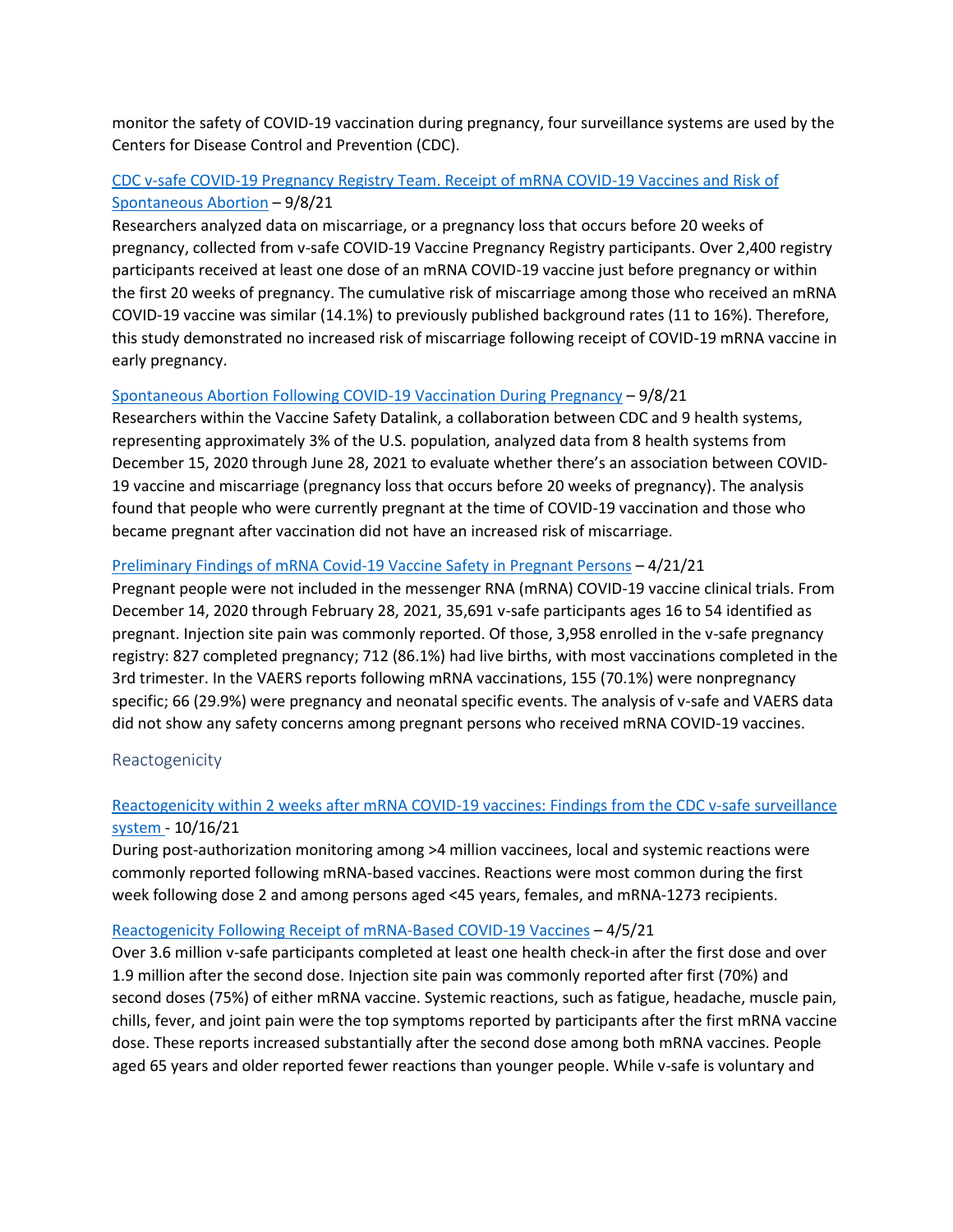includes less than 10% of people vaccinated, reported reactions to the mRNA vaccines were consistent with results observed in clinical trials.

<span id="page-19-0"></span>Thrombosis / Thrombocytopenia

## [Case Series of Thrombosis with Thrombocytopenia Syndrome after COVID-19 vaccination](https://www.acpjournals.org/doi/10.7326/M21-4502)—United [States, December 2020 to August 2021](https://www.acpjournals.org/doi/10.7326/M21-4502) – 1/18/22

Thrombosis with thrombocytopenia syndrome (TTS) is a rare, potentially life-threatening condition that involves blood clots with low platelet counts and has been seen following COVID-19 vaccination. From December 14, 2020 through August 31, 2021, over 14.1 million doses of Johnson & Johnson's Janssen and 351 million doses of mRNA vaccines were given. CISA confirmed 57 reports of TTS: 54 following Janssen COVID-19 vaccine and 3 following mRNA COVID-19 vaccines. Most cases of TTS following Janssen vaccination occurred in females and in people younger than 50 years. Of the 54 cases, 37 were discharged home, 9 were discharged to post-acute care, and 8 died. This analysis of data concluded that TTS is a rare, but serious adverse event associated with Janssen COVID-19 vaccination.

## <span id="page-19-1"></span>Children and Adolescents

[BNT162b2 Protection against the Omicron Variant in Children and Adolescents](https://www.nejm.org/doi/10.1056/NEJMoa2202826) – 3/30/22

BNT162b2 vaccination reduced the risk of omicron-associated hospitalization by two thirds among children 5 to 11 years of age. Although two doses provided lower protection against omicron-associated hospitalization than against delta-associated hospitalization among adolescents 12 to 18 years of age, vaccination prevented critical illness caused by either variant.

#### [Effectiveness of BNT162b2 against COVID-19 in adolescents](https://www.thelancet.com/journals/laninf/article/PIIS1473-3099(22)00177-3/fulltext) – 3/21/22

The rapid waning of protection after the first and second BNT162b2 dose against symptomatic disease with the omicron variant indicates that the primary adolescent vaccine series as a stand-alone intervention is unlikely to sustain suppression of infections in the medium-to-long term. If the aim of the program is to reduce infections, then regular boosters will likely be needed.

## [Effectiveness of the BNT162b2 vaccine among children 5-11 and 12-17 years in New York after the](https://www.medrxiv.org/content/10.1101/2022.02.25.22271454v1.full.pdf)  [Emergence of the Omicron Variant \(not peer reviewed\)](https://www.medrxiv.org/content/10.1101/2022.02.25.22271454v1.full.pdf) - 2/28/22

In the Omicron era, the effectiveness against cases of BNT162b2 declined rapidly for children, particularly those 5-11 years. However, vaccination of children 5-11 years was protective against severe disease and is recommended. These results highlight the potential need to study alternative vaccine dosing for children and the continued importance layered protections, including mask wearing, to prevent infection and transmission.

[Effectiveness of COVID-19 Pfizer-BioNTech BNT162b2 mRNA Vaccination in Preventing COVID-19](https://www.cdc.gov/mmwr/volumes/71/wr/mm7109e3.htm?s_cid=mm7109e3_w)– [Associated Emergency Department and Urgent Care Encounters and Hospitalizations Among Children](https://www.cdc.gov/mmwr/volumes/71/wr/mm7109e3.htm?s_cid=mm7109e3_w)  and Adolescents Aged 5–17 Years — [VISION Network, 10 States, April 2021](https://www.cdc.gov/mmwr/volumes/71/wr/mm7109e3.htm?s_cid=mm7109e3_w)–January 2022 – 3/4/22 Two doses protect against COVID-19–associated emergency department and urgent care encounters among children and adolescents. However, vaccine effectiveness (VE) was lower during Omicron predominance and decreased with time since vaccination; a booster dose restored VE to 81% among adolescents aged 16–17 years. Overall, 2-dose VE against COVID-19–associated hospitalization was 73%–94%.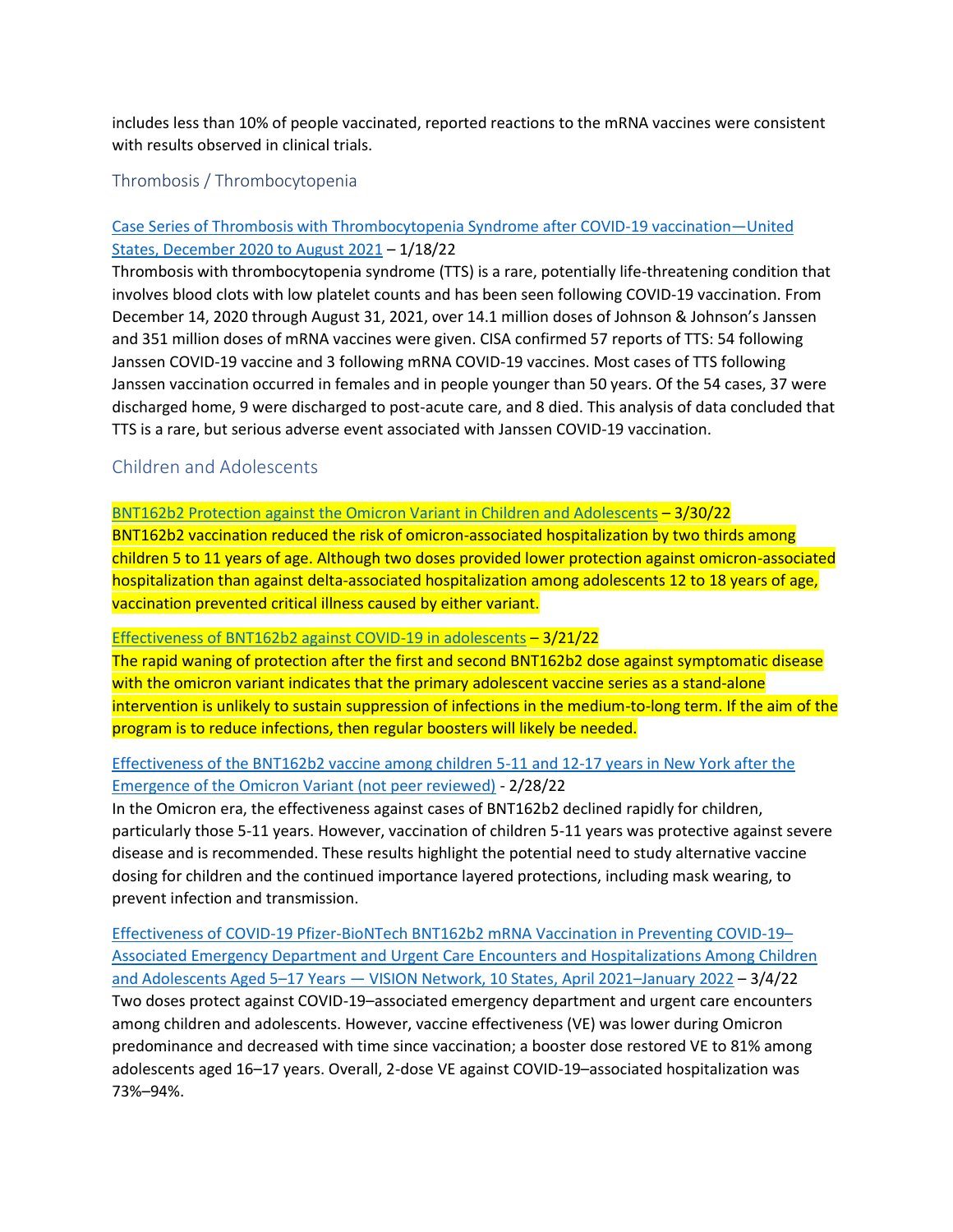## [Safety Monitoring of COVID-19 Vaccine Booster Doses Among Persons Aged 12](https://www.cdc.gov/mmwr/volumes/71/wr/mm7109e2.htm)–17 Years — United [States, December 9, 2021](https://www.cdc.gov/mmwr/volumes/71/wr/mm7109e2.htm)–February 20, 2022 – 3/4/22

This report provides findings from v-safe and VAERS data collected during the first 7–11 weeks of administration of homologous Pfizer-BioNTech booster doses to persons aged 12–17 years, during which time approximately 2.8 million booster doses were administered. Among adolescents, reports to v-safe and VAERS after receipt of a booster dose were generally similar to those previously described after a primary series dose, reinforcing that vaccination among this population is safe.

#### [Indirect protection of children from SARS-CoV-2 infection through parental vaccination](https://doi.org/10.1126/science.abm3087) – 1/27/22

Researchers found that having a single vaccinated parent was associated with a 26.0% and 20.8% decreased risk and having two vaccinated parents was associated with a 71.7% and 58.1% decreased risk, in the early and late periods, respectively. Parental vaccination confers substantial protection for unvaccinated children in the household.

#### [Effectiveness of BNT162b2 vaccine against critical COVID-19 in adolescents](https://www.nejm.org/doi/full/10.1056/NEJMoa2117995) – 1/12/22

A total of 445 case patients and 777 controls were enrolled. Overall, 17 case patients (4%) and 282 controls (36%) had been fully vaccinated. Of the case patients, 180 (40%) were admitted to the ICU, and 127 (29%) required life support; only 2 patients in the ICU had been fully vaccinated. The overall effectiveness of the BNT162b2 vaccine against hospitalization for Covid-19 was 94%.

## [COVID-19 Vaccine Safety in Children Ages 5-11 years](https://www.cdc.gov/mmwr/volumes/70/wr/mm705152a1.htm) — United States, November 3-December 19, 2021 – 12/31/21

Approximately 8.7 million doses of Pfizer-BioNTech COVID-19 vaccine were administered to children aged 5–11 years during this period; VAERS received 4,249 reports of adverse events after vaccination with Pfizer-BioNTech COVID-19 vaccine in this age group, 4,149 (97.6%) of which were not serious. Approximately 42,504 children aged 5–11 years were enrolled in v-safe after vaccination with Pfizer-BioNTech COVID-19 vaccine; after dose 2, a total of 17,180 (57.5%) local and 12,223 systemic (40.9%) reactions (including injection-site pain, fatigue, or headache) were reported. The preliminary safety findings are similar to those from preauthorization clinical trials.

## Evaluation of the BNT162b2 [COVID-19 vaccine in children 5 to 11 years of age](https://www.nejm.org/doi/full/10.1056/NEJMoa2116298) – 11/9/21

A Covid-19 vaccination regimen consisting of two 10-μg doses of BNT162b2 administered 21 days apart was found to be safe, immunogenic, and efficacious in children 5 to 11 years of age.

## Canadian parents' perceptions of COVID[-19 vaccination and intention to vaccinate their children: results](https://doi.org/10.1016/j.vaccine.2021.10.002)  [from a cross-sectional national survey](https://doi.org/10.1016/j.vaccine.2021.10.002) – 10/8/21

Parents' COVID-19 vaccination intentions for their children are better predicted by previous decisions regarding [influenza vaccination](https://www.sciencedirect.com/topics/medicine-and-dentistry/influenza-vaccination) than routine childhood vaccines, and other perceptions of COVID-19 vaccine-related factors.

## [Effectiveness of BNT162b2 vaccine in adolescents during outbreak of](https://doi.org/10.3201/eid2711.211886) SARS-CoV-2 Delta variant infection, [Israel, 2021](https://doi.org/10.3201/eid2711.211886) – 9/27/21

Research findings are consistent with those of United Kingdom study, which demonstrated vaccine effectiveness of 88.0% against symptomatic disease caused by the SARS-CoV-2 Delta variant, compared with vaccine effectiveness of 93.7% against disease caused by the Alpha variant among persons >16 years of age who had received 2 doses of BNT162b2.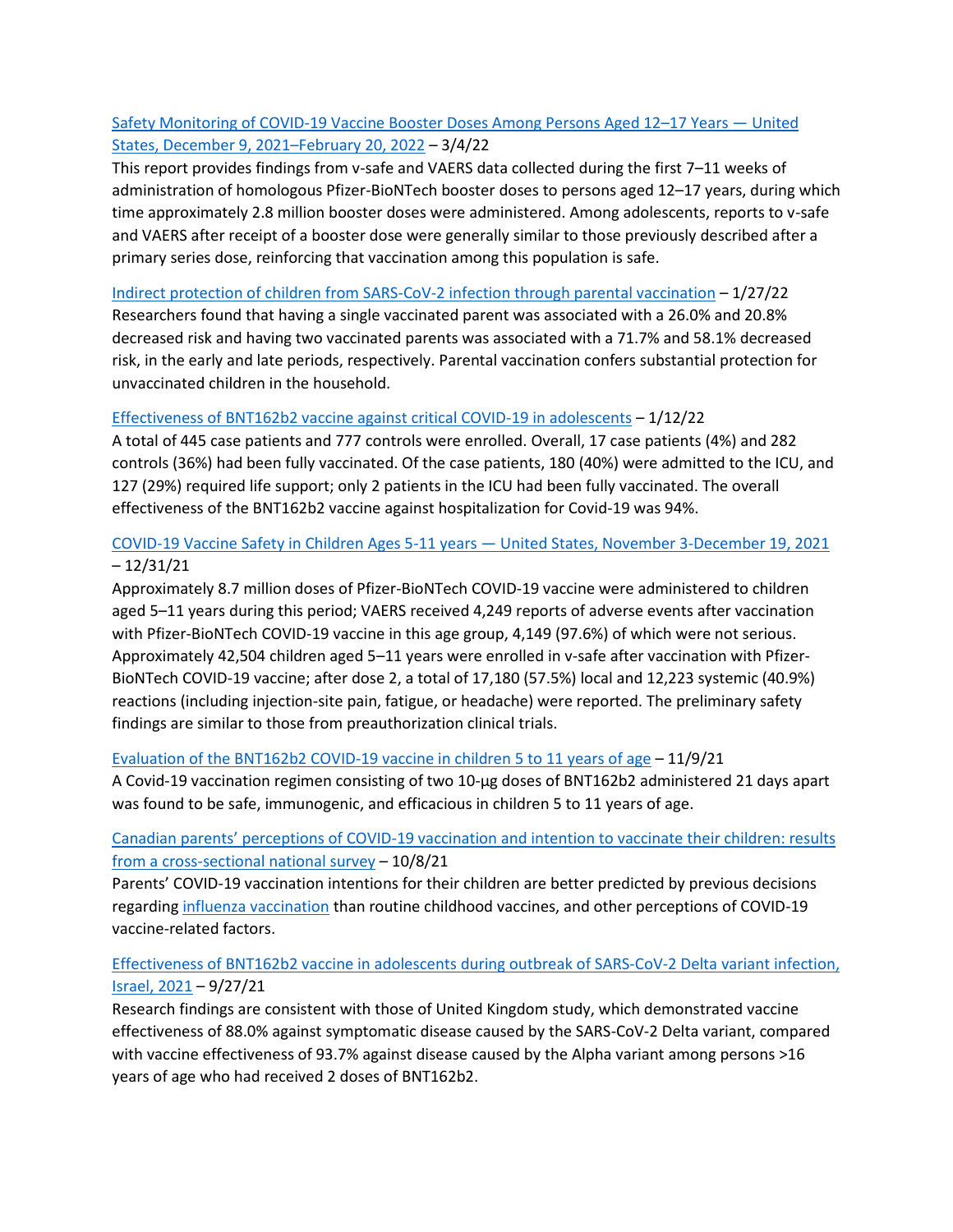[COVID-19 Vaccine Safety in Adolescents](https://www.cdc.gov/mmwr/volumes/70/wr/mm7031e1.htm)—United States, December 14, 2020—July 16, 2021 – 7/30/21 Over 8.9 million Pfizer-BioNTech doses were administered to adolescents ages 12-17. VAERS received 9,246 reports of adverse events in adolescents; over 90% of reports were non-serious. Myocarditis was reported in 4.3% (397) of all VAERS reports. Of the 129,000 adolescents who enrolled in v-safe, the most frequently reported side effects included injection site pain, fatigue, headache, and weakness. With the exception of myocarditis, the safety findings were similar to what was observed during preauthorization trials. CDC and FDA are actively monitoring the safety of COVID-19 vaccines. Serious adverse events after COVID-19 vaccination are rare, and CDC continues to recommend everyone 12 years and older get vaccinated as soon as possible to help protect against COVID-19.

## <span id="page-21-0"></span>Infants

## [Durability of anti-spike antibodies in infants after maternal COVID-19 vaccination or natural infection](https://jamanetwork.com/journals/jama/fullarticle/2788986) – 2/7/22

This study found that the majority of infants born to COVID-vaccinated mothers had persistent anti-S antibodies at 6 months, compared with infants born to mothers with SARS-CoV-2 infection. Understanding the persistence of maternal antibody levels in infants is important because COVID-19 infections in this age group account for a disproportionate burden of pediatric SARS-CoV-2–associated morbidity and because COVID-19 vaccines are not currently planned for infants younger than 6 months.

## <span id="page-21-1"></span>Multisystem Inflammatory Syndrome in Children (MIS-C)

[Reported Cases of Multisystem Inflammatory Syndrome in Children in Children \(MIS-C\) Aged 12-20 Years](https://www.medrxiv.org/content/10.1101/2022.01.03.22268681v1)  [in the United States Who Received COVID-19 Vaccine, December 2020 through August 2021](https://www.medrxiv.org/content/10.1101/2022.01.03.22268681v1) - 1/6/22 Researcher identified six cases of MIS-C that occurred following COVID-19 vaccination without evidence of SARS-CoV-2 infection, a reporting rate of 6/21,335,331, or 0.3 cases per million persons aged 12–20 years who had received ≥1 dose of COVID-19 vaccine.

## <span id="page-21-2"></span>Community Immunity and Breakthrough Infections

[Analysis of vaccination rates and new COVID-19 infections by US county, July-August 2021](https://jamanetwork.com/journals/jamanetworkopen/fullarticle/2788928) - 2/10/22 In this cross-sectional study, we found a negative ecological association between vaccination rates and the surge of COVID-19 infections. Areas with low vaccination experienced a more intense surge of new cases during the third wave of the pandemic in the US, primarily driven by the Delta variant. The results presented here illustrate the association of the spatial heterogeneity of vaccination coverage with the overall COVID-19 epidemic in the country. Most counties with low vaccination rates (ie, <30%) were rural (82.2%). Rural areas in the US face many challenges in responding to the pandemic, including lower health care resources, compared with urban communities. These areas have been characterized by vaccination hesitancy, limited vaccine availability, and hospital staff shortages that can be associated with the successful distribution of vaccines and hence the vaccination campaign's overall outcome.

## [COVID-19 incidence and death rates among unvaccinated and fully vaccinated adults with and without](http://dx.doi.org/10.15585/mmwr.mm7104e2)  [booster doses during periods of Delta and Omicron variant emergence](http://dx.doi.org/10.15585/mmwr.mm7104e2)—25 U.S. jurisdictions, April 4– [December 25, 2021](http://dx.doi.org/10.15585/mmwr.mm7104e2) - 1/28/22

In 25 U.S. jurisdictions, decreases in case incidence rate ratios for unvaccinated versus fully vaccinated persons with and without booster vaccine doses were observed when the Omicron variant emerged in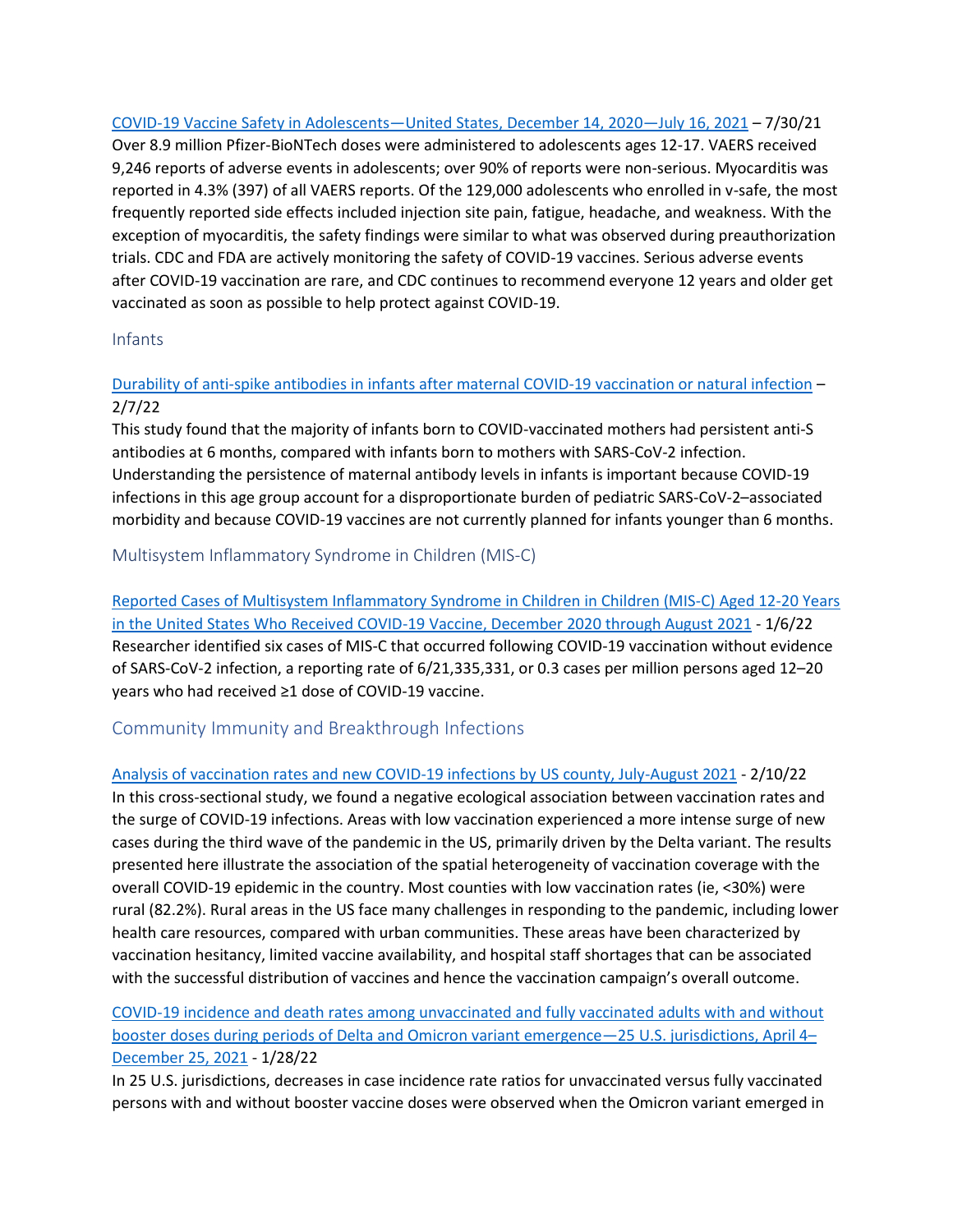December 2021. Protection against infection and death during the Delta-predominant period and against infection during Omicron emergence were higher among booster vaccine dose recipients, especially among persons aged 50–64 and ≥65 years.

## [Rate and risk factors for severe/critical disease among fully vaccinated persons with breakthrough SARS-](https://doi.org/10.1093/cid/ciab1023)[CoV-2 infection in a high-risk national population](https://doi.org/10.1093/cid/ciab1023) – 12/10/21

The rate of severe/critical disease is higher among older persons and those with >4 comorbidities but lower among fully vaccinated persons with breakthrough infection compared with unvaccinated controls who develop infection.

## [Nonpharmaceutical interventions remain essential to reducing COVID-19 burden even in a well](https://doi.org/10.1093/ofid/ofab415)[vaccinated society: a modeling study](https://doi.org/10.1093/ofid/ofab415) – 8/9/21

Predictive modeling show that even with high vaccination coverage, concomitant NPIs are required to reduce cumulative deaths. NPI adherence figures prominently because NPIs drive total cases down faster than vaccinations alone. Even with no vaccination, a high level of NPI adherence averts 74% of COVID-19 cases and 61% of COVID-19 deaths over the simulation period between January and July 2021

#### [Outcomes among patients with breakthrough SARS-CoV-2 infection after vaccination.](https://doi.org/10.1016/j.ijid.2021.08.008) – 8/7/21

In persons with breakthrough SARS-CoV-2 infection, increasing age is associated with a higher risk of severe disease or death, while vaccination is associated with a lower risk. Presence of comorbidities was not associated with severe disease or death among persons with breakthrough infection.

#### [COVID-19 vaccination in Israel](https://doi.org/10.1016/j.cmi.2021.07.041) – 8/9/21

The deployment of the COVID-19 vaccine in Israel was rapid and successful due to well organized national efforts of all health sectors in the country, the existing infrastructure, and the allocation of adequate resources. Remaining challenges include: (a) maintaining this success, especially with the removal of nearly all COVID-19 restrictions and alongside a current increase in disease incidence throughout July 2021, (b) increasing vaccine uptake among adolescents aged 12–15 years, (c) reducing the remaining gaps in COVID-19 vaccine uptake across specific population groups, and (d) understanding the duration of protection conferred by the BNT162b2 vaccine and protection against new SARS CoV-2 variants of concern.

## [Vaccine effectiveness against SARS-CoV-2 transmission and infections among household and other close](https://doi.org/10.2807/1560-7917.ES.2021.26.31.2100640)  [contacts of confirmed cases, the Netherlands, February to May 2021](https://doi.org/10.2807/1560-7917.ES.2021.26.31.2100640) – 8/2/21

This study showed that the COVID-19 vaccines not only protect the vaccinee against SARS-CoV-2 infection, but also offer protection against transmission to close contacts after completing the full schedule. This finding underscores the importance of full vaccination of close contacts of vulnerable persons.

## [Vaccine breakthrough infection and onward transmission of SARS-CoV-2 Beta \(B.1.351\) variant, Bavaria,](https://doi.org/10.2807/1560-7917.ES.2021.26.30.2100673)  [Germany, February to March 2021](https://doi.org/10.2807/1560-7917.ES.2021.26.30.2100673) – 7/29/21

This breakthrough infection of a fully vaccinated HCW with onward transmission to an unvaccinated partner highlights the risk of transmission by fully vaccinated individuals to their close contacts. This might be especially applicable for individuals with high occupational risk for an infection, in outbreak situations and if working in hospital wards with acute COVID-19 cases.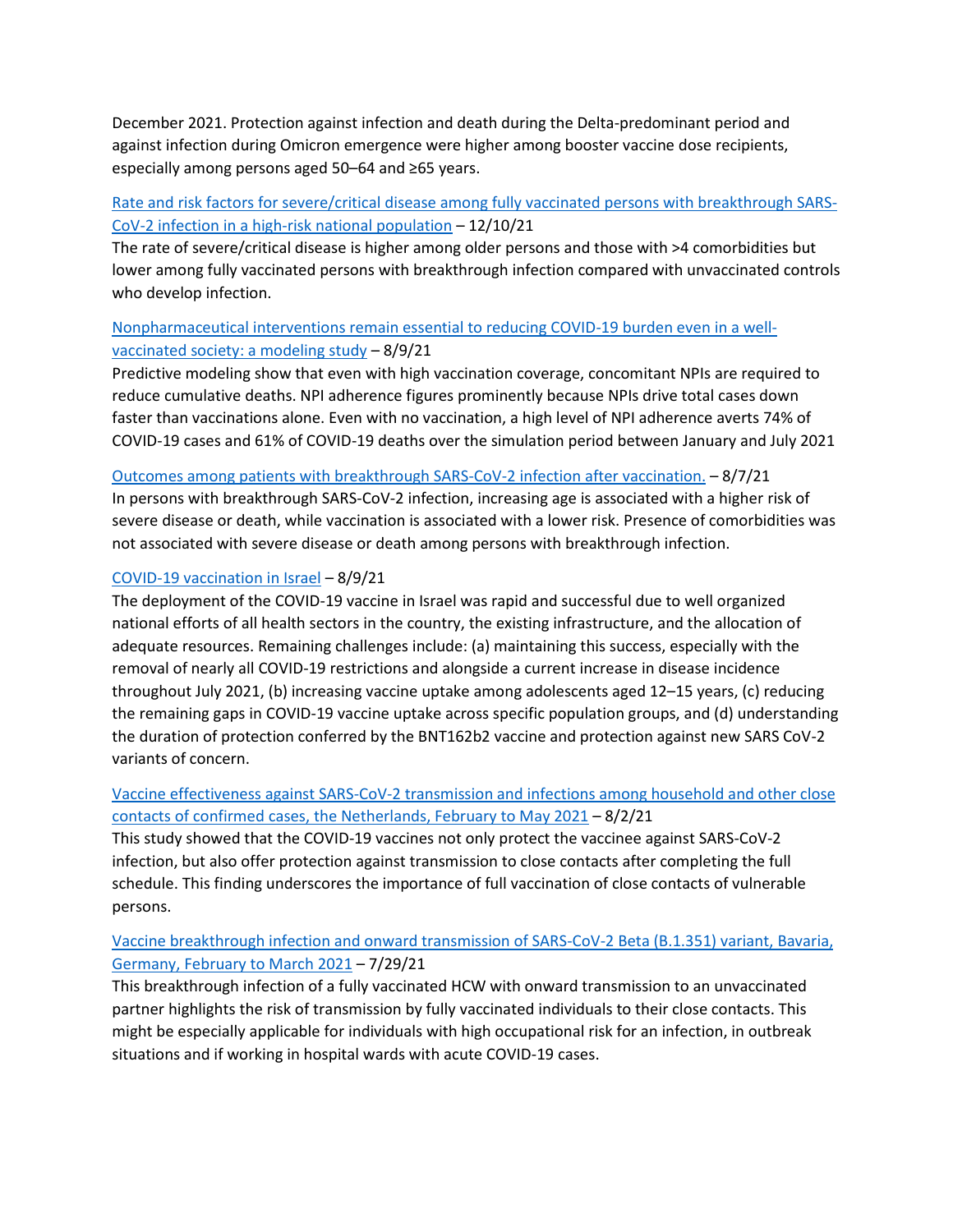## <span id="page-23-0"></span>**Disparities**

[Disparities in national and state estimates of COVID-19 vaccination receipt and intent to vaccinate by](https://doi.org/10.1016/j.vaccine.2021.11.040)  race/ethnicity, income, and age group among adults  $\geq 18$  years, United States – 11/18/21 Disparities in vaccination intent by racial/ethnic groups underscore the need for interventions and recommendations designed to improve vaccination coverage and confidence in underserved communities, such as younger and lower income racial/ethnic minority groups.

## [Socioeconomic privilege and political ideology are associated with racial disparity in COVID-19](https://www.pnas.org/doi/10.1073/pnas.2107873118)  [vaccination](https://www.pnas.org/doi/10.1073/pnas.2107873118) – 7/2/21

We find that COVID vaccine disparities are associated with median income, education, and political ideology. In the face of an unprecedented pandemic, these racial disparities persist without signs of abating over a 3-wk (27 March to 19 April 2021) period of a massive national vaccination campaign with a doubling of the vaccination rate.

## <span id="page-23-1"></span>High Risk Settings and Healthcare Workers

[SARS-CoV-2 Delta outbreak among fully vaccinated nursing home residents likely initiated by a fully](https://doi.org/10.1093/cid/ciab1025)  [vaccinated staff member](https://doi.org/10.1093/cid/ciab1025) – Connecticut, July–August 2021 – 12/10/21

This SARS-CoV-2 Delta variant nursing home outbreak occurred in a setting of high vaccination coverage and was likely initiated by a fully vaccinated staff member. Prior COVID-19 was inversely associated with infection in residents. Regardless of vaccination status, consistent adherence to infection control measures and testing recommendations is important to reduce SARS-CoV-2 transmission, particularly in high-risk settings.

## [COVID-19 vaccination coverage among hospital-based healthcare personnel reported through the](https://doi.org/10.1016/j.ajic.2021.10.008)  [Department of Health and Human Services Unified Hospital Data Surveillance System, United States,](https://doi.org/10.1016/j.ajic.2021.10.008)  [January 20, 2021-September 15, 2021](https://doi.org/10.1016/j.ajic.2021.10.008) – 11/17/21

Mandates for healthcare partners (HCP) influenza vaccination have been associated with high influenza vaccination rates and a significant decrease in HCP absenteeism, healthcare-associated influenza among hospitalized patients, and patient mortality. The forthcoming CMS rule for vaccination in healthcare settings should substantially increase COVID-19 vaccine coverage among HCP.

## [Uptake and impact of vaccination against COVID-19 among healthcare workers-evidence from a](https://doi.org/10.1016/j.ajic.2021.10.036)  [multicentre study](https://doi.org/10.1016/j.ajic.2021.10.036) – 11/11/21

14837 healthcare workers across 20 different hospitals were prospectively surveyed. The overall uptake of the vaccine was 13335(90%). Infection rate in vaccinated HCW was 710(6.04%) and was significantly lower than unvaccinated HCW 148(9.9%). Uptake of vaccination among healthcare workers in our study was high and provided significant protection compared to unimmunized healthcare workers.

## [Vaccination status and the detection of SARS-CoV-2 infection in health care personnel under](https://jamanetwork.com/journals/jamanetworkopen/fullarticle/2785925)  [surveillance in long-term residential facilities](https://jamanetwork.com/journals/jamanetworkopen/fullarticle/2785925) – 11/10/21

This cohort study found that frequent, mandatory surveillance of HCP in a LTC setting was effective in detecting SARS-CoV-2 infection in HCP. The yield of positive test results was much higher in HCP who were unvaccinated than those who were vaccinated, consistent with an evolving literature that suggests full vaccination status reduces asymptomatic SARS-CoV-2 infection in HCP.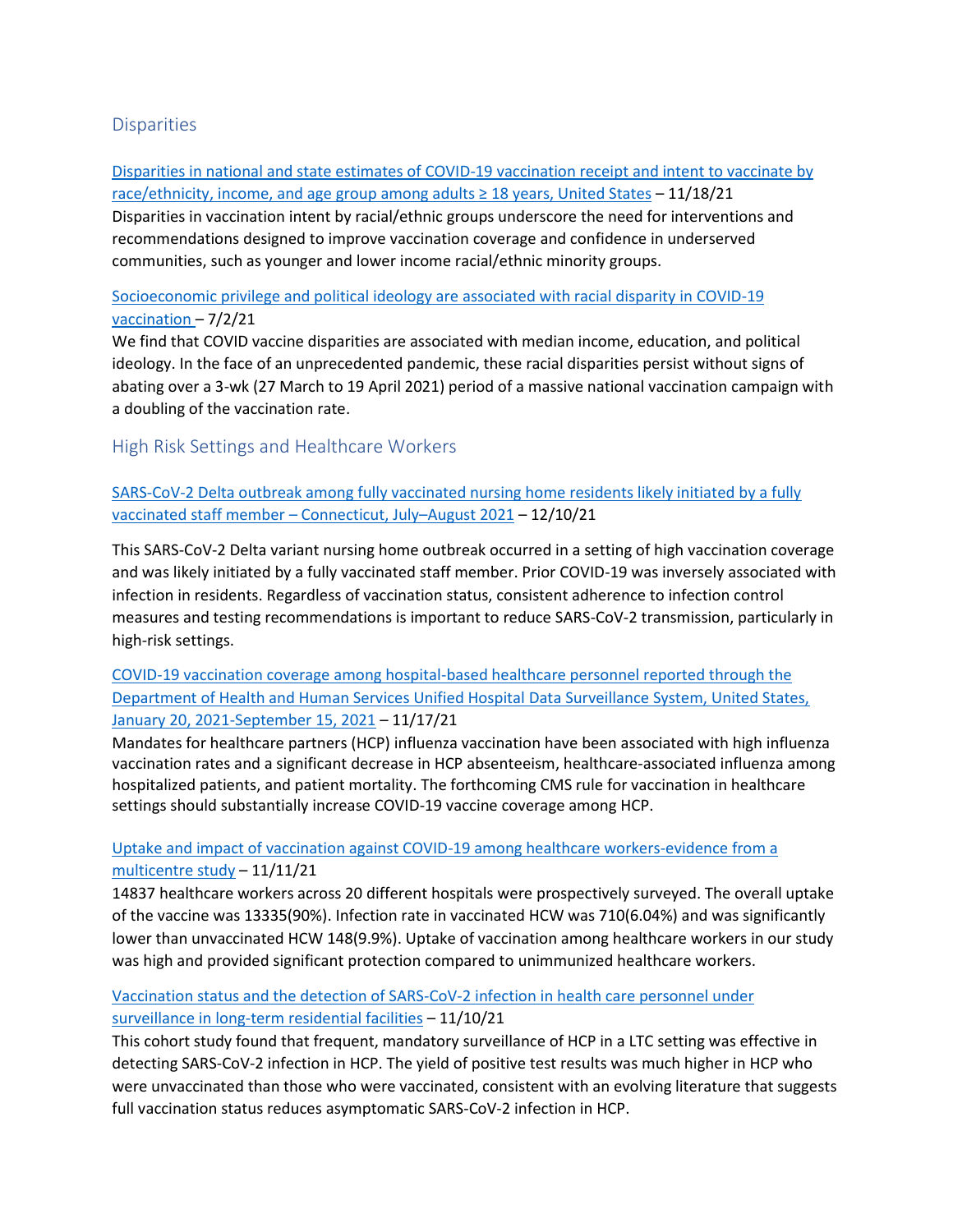## [In depth characterization of vaccine breakthrough infections with SARS-CoV-2 among healthcare](https://doi.org/10.1093/ofid/ofab553)  [workers of a Dutch academic medical center](https://doi.org/10.1093/ofid/ofab553) – 11/6/21

This study characterizes 14 breakthrough infections among 5860 fully vaccinated Dutch health care workers ≥14 days after the final dose of vaccination. These breakthrough infections presented with regular B.1.1.7 (Alpha) and B.1.617.2 (Delta) variants and high viral loads, despite normal vaccineinduced B- and T-cell immune responses detected by live virus neutralization assays and ELISpot. Highrisk exposure settings, such as in households, indicate a potential risk of viral transmission despite full vaccination.

## [Determining the incidence of asymptomatic SARS-CoV-2 among early recipients of COVID-19 vaccines: a](https://doi.org/10.1093/cid/ciab643)  [prospective cohort study of healthcare workers before, during and after vaccination \[DISCOVER-COVID-](https://doi.org/10.1093/cid/ciab643) $19$ ] – 8/7/21

Researchers found that SARS-CoV-2 infection incidence decreased in a stepwise fashion following vaccination. They identified asymptomatic infections in the partial and fully vaccinated periods; however, all asymptomatic individuals who underwent serial retesting had negative repeat PCR tests within 2 days and none had culturable live virus. This suggests a shorter duration of viral shedding in these asymptomatic individuals than has been previously reported for prevaccination symptomatic infections

## [Introduction of the BNT162b2 vaccine during a COVID-19 nursing home outbreak](https://doi.org/10.1016/j.ajic.2021.07.019) – 8/4/21

This study describes a nursing home outbreak occurred from 12/2/20 to 1/7/21 with an attack rate of 30.8%; 46.7% of the cases were due to asymptomatic COVID-19. One unit accounted for 77.8% of the cases. Between the first and second dose, 15.5% (15/97) of vaccinated residents, and 21.2% (4/19) of unvaccinated residents developed COVID-19. One week after the second dose, no cases of COVID-19 occurred.

[Disparities in COVID-19 vaccination coverage among health care personnel working in long-term care](http://dx.doi.org/10.15585/mmwr.mm7030a2)  [facilities, by job category, National Healthcare Safety Network](http://dx.doi.org/10.15585/mmwr.mm7030a2) — United States, March 2021 – 7/30/21 During March 2021, 300 LTCFs reported COVID-19 vaccination coverage for their HCP. COVID-19 vaccination coverage was highest among physicians (75.1%) and lowest among aides (45.6%).

## [Three-month analysis of total humoral response to Pfizer BNT 162b2 mRNA COVID-19 vaccination in](https://doi.org/10.1016/j.jinf.2021.06.024)  [healthcare workers](https://doi.org/10.1016/j.jinf.2021.06.024) – 6/29/21

The results of our study extend evidence that shows total anti-SARS-CoV-2 S antibodies levels tend to decline at 3 months after the first vaccine dose, though we also showed that such decline occurs in both baseline seropositive and seronegative subjects, and with serum levels that tend to be significantly lower in older subjects. These findings … provide further support to the conclusion that personalization of COVID-19 vaccine administration, with use of further vaccine boosters, may be advisable in selected categories of the population.

## [Large scale screening for SARS-CoV-2 among healthcare workers: prevalence and risk factors for](https://doi.org/10.1017/ice.2021.68)  [asymptomatic/pauci-symptomatic carriers, with emphasis on PPE use](https://doi.org/10.1017/ice.2021.68) – 2/24/21

The prevalence of SARS-CoV-2 among asymptomatic and pauci-symptomatic HCWs in a COVID-19 center in Mexico City was 5.5%. Nurses in critical areas represented the majority of PCR-positive tests. High adherence to PPE recommendations was observed, suggesting community transmission as the most likely source of infection.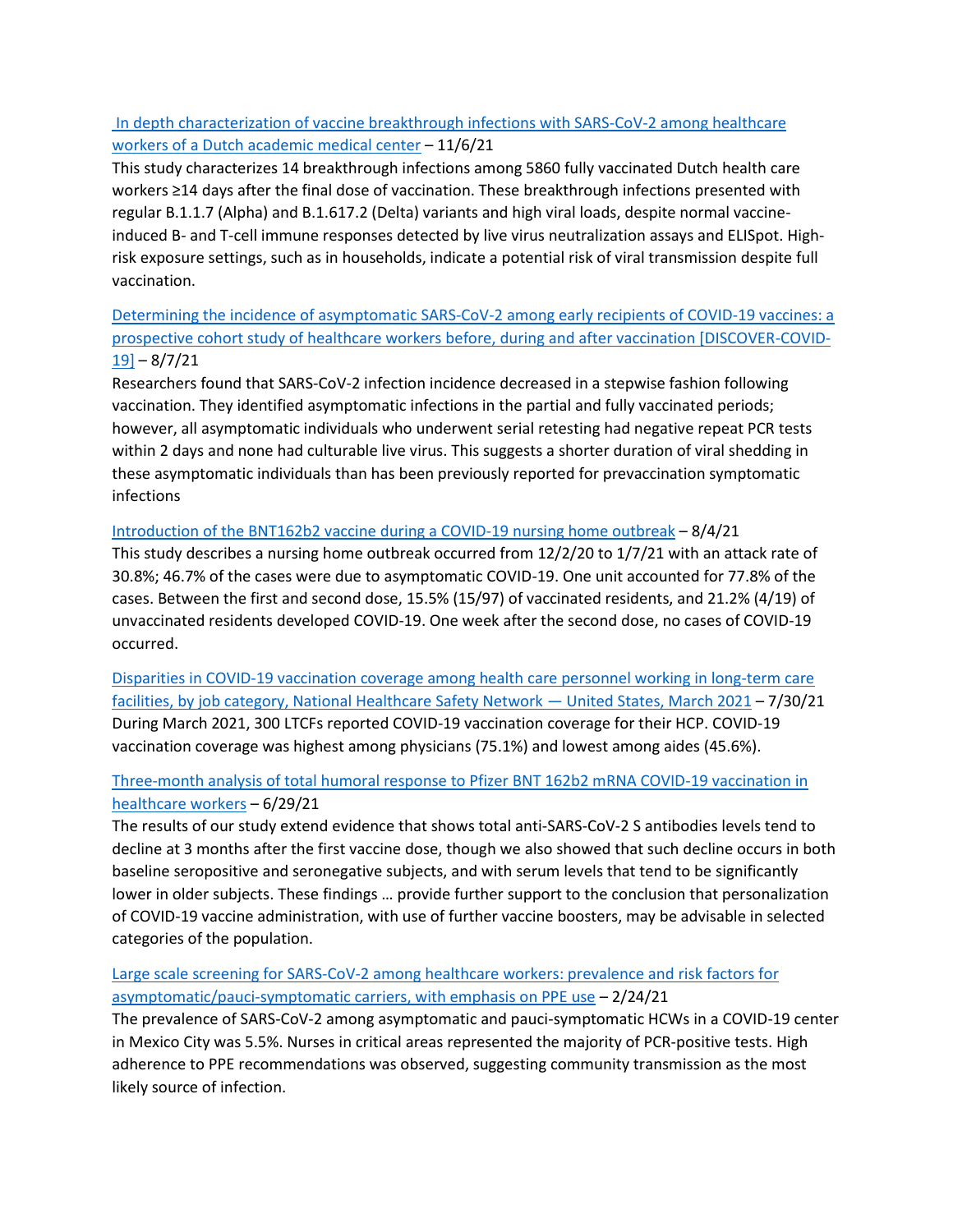## <span id="page-25-0"></span>Natural Infection

## [Neutralizing response against SARS-CoV-2 variants 8 months after BNT162b2 vaccination in naive and](https://doi.org/10.1093/infdis/jiab634)  [COVID-19 convalescent individuals](https://doi.org/10.1093/infdis/jiab634) – 12/28/21

Although breakthrough infection in vaccinated individuals is presumably a multifactorial event, low levels of neutralizing response against the delta variant in serum, and likely in mucosa, could be a relevant factor for infection of this variant that is highly adapted to human transmission. Most breakthrough SARS-CoV-2 infections appear not to result in clinically severe disease but can maintain chains of transmission among vaccinated and unvaccinated contacts. Surveillance of the evolution of the breadth of neutralizing response against variants of concern could inform decisions for boosting strategies.

## [Durability of antibody levels after vaccination with mRNA SARS-CoV-2 vaccine in individuals with or](https://jamanetwork.com/journals/jama/fullarticle/2785919)  [without prior infection](https://jamanetwork.com/journals/jama/fullarticle/2785919) – 11/1/21

Health care workers with prior SARS-CoV-2 infection followed by 2 doses of mRNA vaccine (3 independent exposures to spike antigen) developed higher spike antibody measurements than individuals with vaccination alone. Consistent with work comparing extended vaccine dosing intervals, the study showed that a longer interval between infection and first vaccine dose may enhance the antibody response.

## [Two doses of the SARS-CoV-2 BNT162b2 vaccine enhances antibody responses to variants in individuals](https://www.science.org/doi/full/10.1126/scitranslmed.abj0847)  [with prior SARS-CoV-2 infection](https://www.science.org/doi/full/10.1126/scitranslmed.abj0847) – 8/10/21

This study shows that multiple exposures to SARS-CoV-2 spike protein in the context of a delayed booster expand the neutralizing breadth of the antibody response to neutralization-resistant SARS-CoV-2 variants. This suggests that additional vaccine boosts may be beneficial in improving immune responses against future SARS-CoV-2 variants of concern.

## <span id="page-25-1"></span>Vaccine Hesitancy

## [Associations between adverse childhood experiences, attitudes towards COVID-19 restrictions and](https://bmjopen.bmj.com/content/12/2/e053915)  [vaccine hesitancy: a cross-sectional study](https://bmjopen.bmj.com/content/12/2/e053915) – 2/1/22

Increasing Adverse Childhood Experiences (ACE) counts were independently related to low trust in NHS COVID-19 information, feeling unfairly restricted by government and ending mandatory face coverings. High ACE counts were also associated with supporting removal of social distancing. Breaking COVID-19 restrictions increased with ACE count with likelihood doubling from no ACEs to 4+ ACEs. Vaccine hesitancy was threefold higher with 4+ ACEs (vs 0 ACEs) and higher in younger age groups. Thus, modelled estimates of vaccine hesitancy ranged from 3.42% with no ACEs to 38.06% with 4+ ACEs, aged 18–29 years.

## [Changes in COVID-19 vaccine hesitancy among Black and white individuals in the US](https://jamanetwork.com/journals/jamanetworkopen/fullarticle/2788286) – 1/21/22

This survey study of 1200 US adults found that COVID-19 vaccine hesitancy decreased more rapidly among Black individuals than among White individuals since December 2020. A key factor associated with this pattern seems to be the fact that Black individuals more rapidly came to believe that vaccines were necessary to protect themselves and their communities.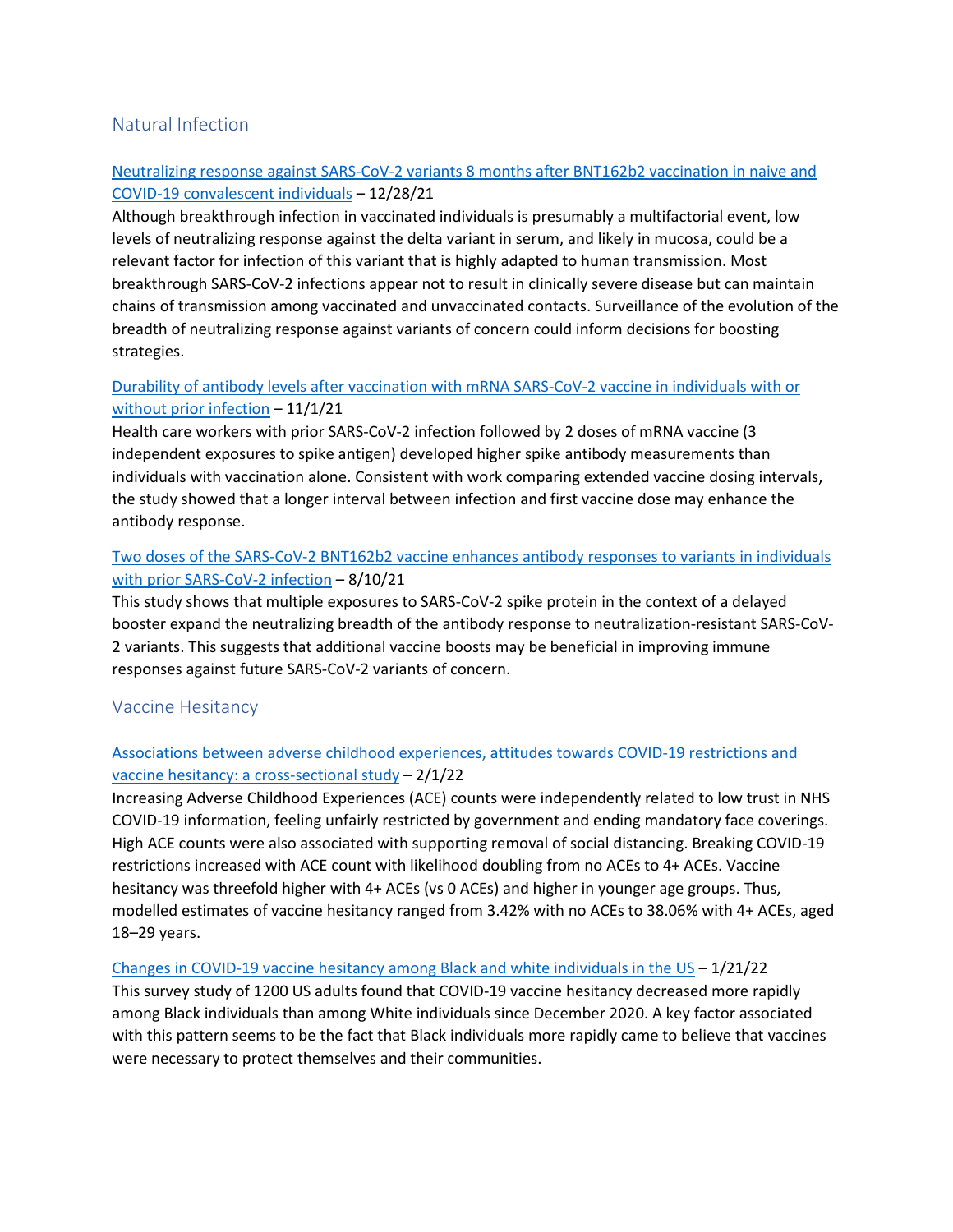## [Factors and reasons associated with low COVID-19 vaccine uptake among highly hesitant communities in](https://doi.org/10.1016/j.ajic.2021.12.013)  [the US](https://doi.org/10.1016/j.ajic.2021.12.013) – 1/4/22

The 2 predictors associated with a low vaccination level within highly hesitant communities were: no high school education, and concern on vaccine availability and distribution. The most common reason driving vaccine hesitancy was lack of trust in COVID-19 vaccines (55%), followed by concerns around side effects of the vaccine (48%), and lack of trust in government (46%).

## [Willingness to vaccinate against SARS-CoV-2: the role of reasoning biases](https://doi.org/10.1016/j.vaccine.2021.11.079) and conspiracist ideation.  $-$ 12/4/21

Results indicated that a bias toward reduced data gathering during reasoning may cause paranoia, increasing the perceived dangerousness of vaccines and thereby reducing willingness to vaccinate. Reduced willingness to vaccinate was identified as a likely cause of belief in conspiracy theories, subverting the common assumption that the opposite causal relation exists.

## [Impact of COVID-19-related knowledge on protective behaviors: the moderating role of primary sources](https://doi.org/10.1371/journal.pone.0260643)  [of information](https://doi.org/10.1371/journal.pone.0260643) – 11/29/21

Higher levels of knowledge were associated with increased self-reported engagement with protective behaviors against COVID-19. The primary information source significantly moderated the association between knowledge and behavior, and analyses of simple slopes revealed significant differences by primary information source. This study shows the important role of COVID-19 information sources in affecting people's engagement in recommended protective behaviors.

## [COVID-19 vaccine hesitancy among physicians, physician assistants, nurse practitioners, and nurses in](https://doi.org/10.1017/ice.2021.410)  [two academic hospitals in Philadelphia](https://doi.org/10.1017/ice.2021.410) – 9/20/21

Among 5,929 HCP (2,253 medical doctors [MDs] and doctors of osteopathy [DOs], 582 nurse practitioners [NPs], 158 physician assistants [PAs], and 2,936 nurses), a higher proportion of nurses (47.3%) were COVID-vaccine hesitant compared with 30.0% of PAs and NPs and 13.1% of MDs and DOs. The most common reasons for vaccine hesitancy included concerns about side effects, the newness of the vaccines, and lack of vaccine knowledge.

## [University students' perspectives, planned uptake, and hesitancy regarding the COVID](https://journals.plos.org/plosone/article?id=10.1371/journal.pone.0255447)-19 vaccine: a [multi-methods study](https://journals.plos.org/plosone/article?id=10.1371/journal.pone.0255447) – 8/3/21

In June 77.8% of surveyed students (n = 483) were willing to get the COVID-19 vaccine; in September 79.6% were willing (n = 1269). Students who indicated they would be encouraged to get the COVID-19 vaccine if their doctor/pharmacist recommended it were 76 times more likely to be willing to get the vaccine than those who would not be encouraged by medical advice. Interviews revealed concerns about the speed of the vaccine roll out, safety, and efficacy.

## [Behavioral nudges increase COVID-19 vaccinations](https://marincounty.sharepoint.com/sites/MarinCountyHealthOfficer/Shared%20Documents/Forms) - 8/2/21

Our findings inform the design of behavioral nudges for promoting health decisions, and highlight the value of making vaccination easy and inducing feelings of ownership over vaccines.

## [Prevalence and determinants of SARS-CoV-2 vaccine hesitancy in Hong Kong: A population-based survey](https://doi.org/10.1016/j.vaccine.2021.05.036) – 6/16/21

In a representative sample of Chinese adults in Hong Kong, only 45.3% of the participants intended to vaccinate against SARS-CoV-2 when available. Vaccine hesitancy was associated with inadequate